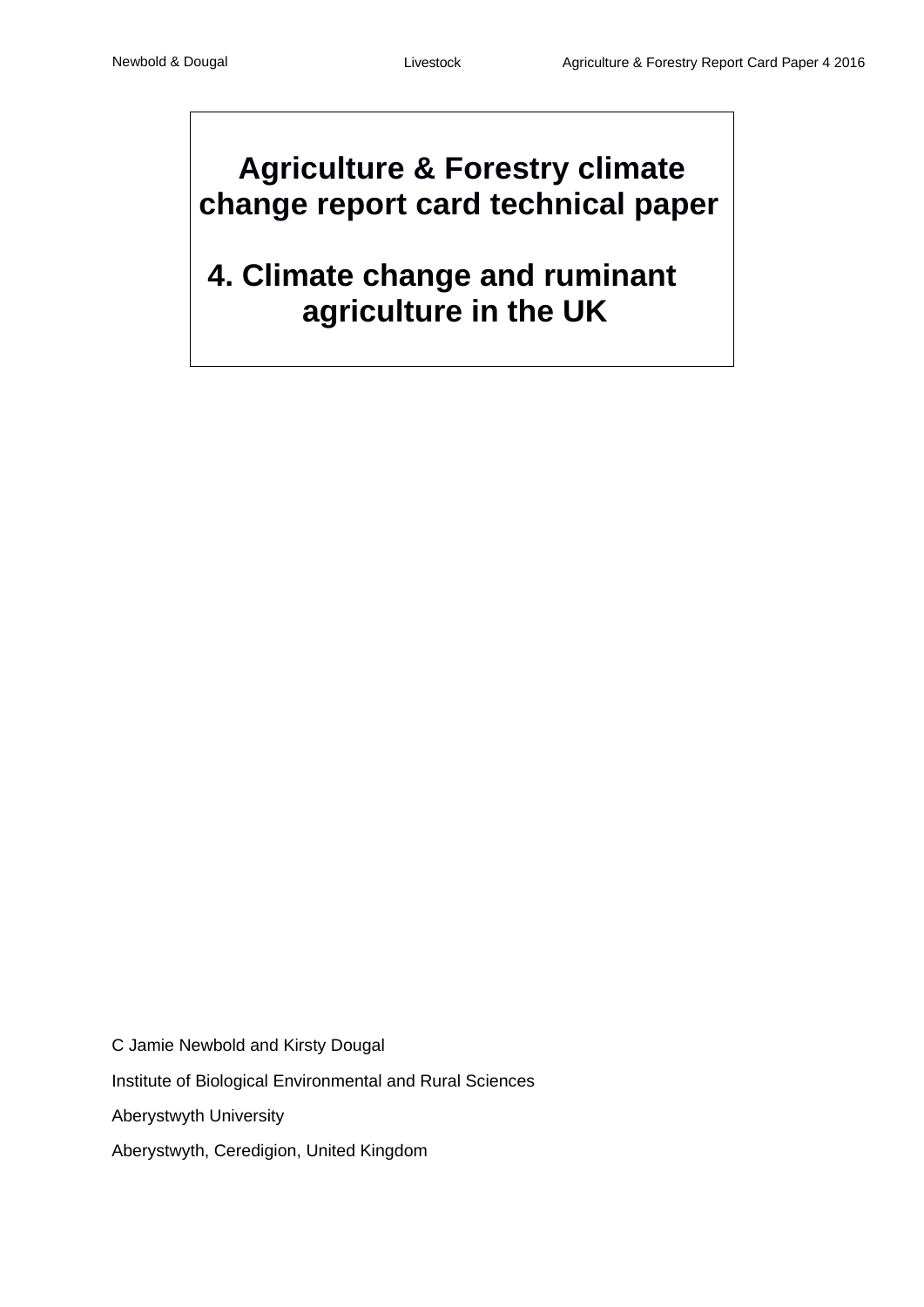# **Summary**

There is still a great deal of uncertainty as to effects of climate change on the ruminant sector in the UK, however it is likely that:

- With the possible exception of intensive dairy farming in the south of the country, heat stress is unlikely to be major issue for UK ruminant agriculture in the next 60 years **(M)**. However, dairy farms in the south will either need to invest in infrastructure to combat heat stress, or be replaced by new operations in the north. **(L)**
- Generally forage yields may increase by up to 35% by 2050 **(M)** and growing seasons will lengthen by up to 75 days **(M)**, however southern England is likely to become less suitable for growth of forage or traditional feed crops **(M).**
- There will be increased cost and volatility in the supply of supplementary protein and energy crops imported into the country to support livestock farming **(H)**  although this might be partially offset by the availability of by-products from the biofuel industry suitable for feeding to ruminants **(M)**
- Changing climate conditions in the UK may mean this is partially countered by the ability to grow maize further north than is now possible **(L)** and by the emergence of new protein and energy crops and the development of new forage varieties with enhanced energy and protein concentrations **(M)** .
- A possible increase in extreme weather events will further exacerbate the volatility in animal feeds both in terms of imported feed but also forage quality and quantity within the UK **(M)**
- Extreme weather events may be particularly of concern at key times in relation to operations such as lambing (precipitation events), or breeding of cows (heat influence) **(M).**

There is also a probability although with a lesser degree of certainty that:

- Increased competition for land used for 1) human edible crops 2) biofuel crop growth (although this is likely to be offset by the availability of by-products suitable for use in ruminant diets, and 3) non-agriculture pressures e.g. infrastructure, flood risk management & housing may displace ruminant agriculture in some situations **(L).**
- Novel and possibly increased levels of pests, disease and mycotoxins are likely to impact the quality of feed available to ruminant stock **(L).**
- Emerging disease, particularly those transferred via insect vectors, may result in costly disease outbreaks **(L).**
- Extreme weather events might limit available grazing or ability of livestock to graze **(M).**
- Extreme rainfall events leading to erosion and nutrient leaching will make some land uneconomical or unsustainable to farm **(M).**

To counter these challenges the UK ruminant sector could:

- Increase the diversification of farm activities including a greater reliance on mixed farming systems, when appropriate, to limit the vulnerability to single points of failure.
- Develop crop/ forage varieties/species for increased thermal/drought tolerance together with new forage varieties to increase water retention in the soil so reducing flood risk during extreme weather events.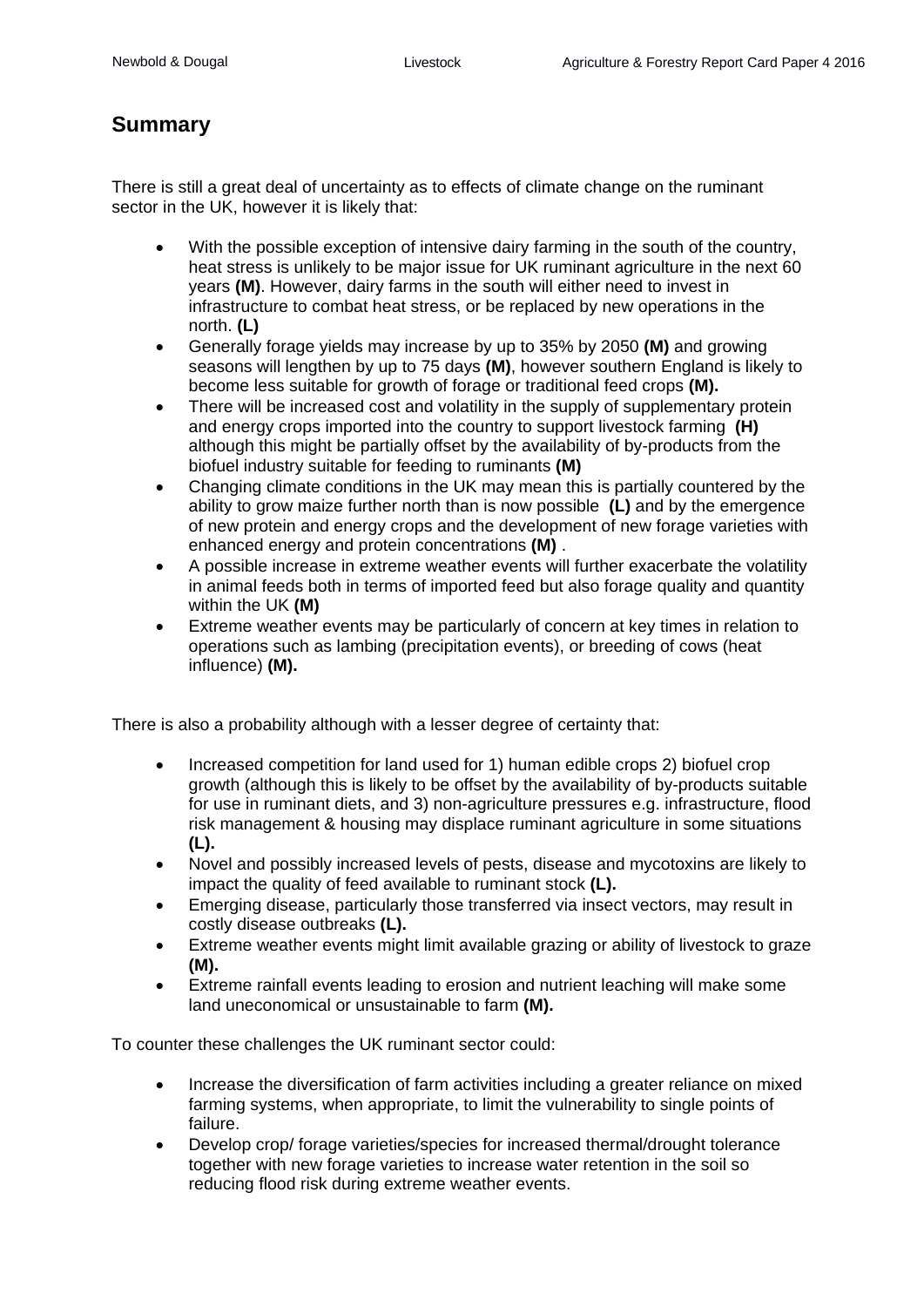- Develop new grazing management systems to maximise gains and decrease the risk of soil damage and pathogen build-up.
- Improve nutritional management to maximise the utilisation of new and novel feed sources.
- Improve disease surveillance of existing and emerging disease to allow management interventions to be applied at a farm level and policy interventions to be applied at a governmental level.
- Develop production systems that benefit from longer grazing seasons and potentially higher pasture yields.

#### **1.0 Introduction**

Global climate change is a reality that must be faced as it will have far reaching impacts that will vary at country and industry level. Furthermore it is commonly accepted that the global population will rise to over nine billion by 2050 with an associated rise in food demand of around 60% (Alexandratos & Bruinsma, 2012). While the overall increase in energy from food per capita is not likely to be significant (2860 kcal/person/day in 2015 VS predicted 3070kcal/person/day in 2050), it is likely developing countries will have a much larger increase. This is also true for the predicted increased demand in meat (39 to 49 kg/person/ year) and dairy products (83 to 99 kg/person/year) with the greatest increases in demand from developing nations (Alexandratos & Bruinsma, 2012). Thus the demands placed on agriculture will be significant; production systems must become more efficient and be aware that currently available input materials (e.g. phosphate as fertilizer) may not be as readily available in the future. Agriculture is highly sensitive to changes in weather patterns, for example the El Niño Oscillation phenomenon is currently thought to be responsible for 15- 35% of the global variation in wheat, oilseeds and coarse grains yields (Ferris, 1999; Howden, 2007). The significant changes to climate which are projected make it likely that it will become more challenging to meet the greater demands required of agriculture to feed a growing global population.

This report aims to explore the issue of climate change with specific reference to the UK ruminant sector. By identifying likely changes to climate over the next century some predictions can be made as to both the indirect and the direct impacts on ruminant agriculture. This information then allows key threats and opportunities to the UK industry to be identified so mitigation and adaptation options may be explored by both ruminant livestock farmers, government and also the supply chains that support them (in terms of supply of compound feed, animal genetics, machinery and infrastructure and the supply chain through to retail that they in turn support). It is likely that over time more information will be available which will enhance our understanding of the impacts of climate change on agriculture and further inform a strategy to ensure the UK ruminant industry remains viable and profitable.

#### **2.0 Scope of UK ruminant agriculture**

Worldwide livestock agriculture accounts for a large proportion of land use, estimated at around a third of available terrestrial land, with around 3.5 billion hectares under grazing (Steinfield *et al.*, 2006; Howden, 2007). In the UK, grasslands account for around 65% of UK agricultural land (Peeters, 2004), with the majority of ruminant farms more concentrated in the south west of England, the west Midlands, the north of England, west Wales, Northern Ireland and Scotland (DEFRA, 2015) due to existing climate conditions, soils and topography. Dairy in particular is concentrated in the south west of Scotland, Wales and England (DEFRA, 2008).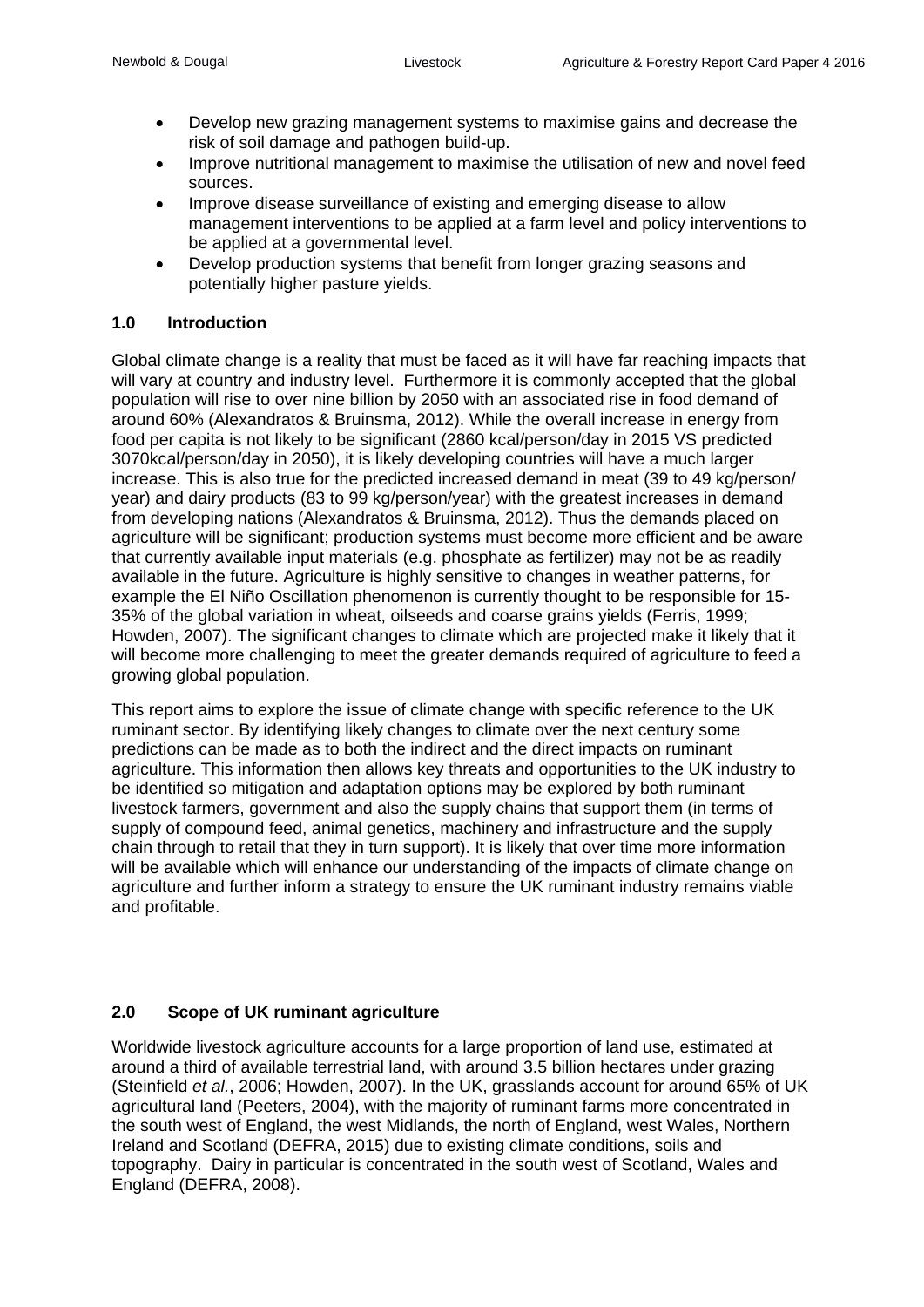The total income from farming across the UK in 2013 was estimated at £5,464 million, split £4,120 million for England, £829 million for Scotland, £298 million for Northern Ireland and £218 million for Wales (HCC, 2014). Some three times more beef is imported into the country (worth £372 million/yr) than exported, whilst sheep imports and exports are roughly equal at £380 million/yr (HCC, 2014). Currently beef is exported in the greatest quantities to the Irish Republic, the Netherlands and France, and sheep meat to France, Hong Kong and Germany. Imports are currently greatest for beef from the Irish Republic, the Netherlands, Germany, and Poland and for sheep meat New Zealand, Australia and the Irish republic (HCC, 2014). The dairy industry imports and exports relatively small quantities of liquid milk (245,Kilo tonnes VS 575 Kilo tonnes respectively) (Baker, 2015). When considering UK selfsufficiency, values for beef and veal are 77.3% and for lamb 99.6% (EBLEX, 2013). For dairy products values for liquid milk are estimated at 100% self-sufficient and 65% for cheese (NFU, 2013).

In terms of UK livestock feed usage it is estimated that 292 million tonnes of forage is used annually (288 grazed, 9.1 grass silage, 1.8 maize silage, 2.1 hay) (Wilkinson, 2011). This is supplemented by 5312 Kilo tonnes of cereals (4374 Kilo tonnes wheat, 764 Kilo tonnes barley, 60 Kilo tonnes oats, 114 Kilo tonnes maize) and 3609 Kilo tonnes of oilseed and associated by-products (Wilkinson, 2011). Within the EU the total consumption of feed cereals annually is around 75,017 Kilo tonnes (12,450 Kilo tonnes imported) and oilcakes and meals is 42,020 Kilo tonnes (23,751 Kilo tonnes imported) (Bouxin, 2013).

## **3.0 Climate change to date**

During the  $20<sup>th</sup>$  century on a global scale several changes were apparent. Firstly the lower levels of atmosphere have almost certainly warmed (IPCC, 2013) with increases over the century in Europe averaging 0.8°C (Schroter *et al.*, 2005; IPCC, 2007). This temperate increase within the northern hemisphere would appear to have accelerated towards the end of the 20<sup>th</sup> century (and into the next) with the period between 1983 and 2012 likely to have been warmest during the preceding millennium and a half (Howden, 2008; Reidsma *et al.*, 2010; IPCC, 2013). As well as sustained temperature increases; more frequent occurrence of heatwaves has been recorded throughout Europe (IPCC, 2013). In recent decades Europe has experienced an increased frequency of extreme weather events (Reidsma *et al.*, 2010). Although more difficult to quantify, due to regional and spatial variation, precipitation has similarly increased. Quantity of precipitation has increased (with high confidence during late 20<sup>th</sup> century in mid latitude areas of northern hemisphere) as has the occurrence of heavy rain events (likely to have happened globally) (IPCC, 2013). Changes to the global situation are reflected within the UK climate, with some specific data available. Average temperature was relatively stable over the 100 years pre-1970; however, since then central England has seen a rise in 1°C which is unexplained by natural variation (Jenkins *et al.*, 2009). In the remainder of the UK a similar increase of 0.7-0.8°C has been recorded since 1980 (Jenkins *et al.*, 2009). Incidence of extreme weather events such as severe rain and windstorms have been experienced more often during the past 40 years but this does not exceed that reported during the 1920's (Jenkins *et al.*, 2009).

#### **4.0 Climate change projections**

The Intergovernmental Panel on Climate Change (IPCC) produce reports which provide projections as to likely global climate change, the most recent being IPCC Fifth assessment report (AR5) in 2015. Similarly projections for the UK have been published by UK Climate Projections, the most recent being in 2009 (Jenkins *et al*., 2009).Projections for global surface temperature increases during the  $21<sup>st</sup>$  century depend on the level of emissions modelled, but in general range between an increase of 0.3°C and 4.8°C (IPCC, 2013; Lennon, 2015). Across Europe this rise is projected to be between 2.1°C and 4.4°C (Schroter *et al.*, 2005). Heatwaves are very likely to occur more frequently and be longer in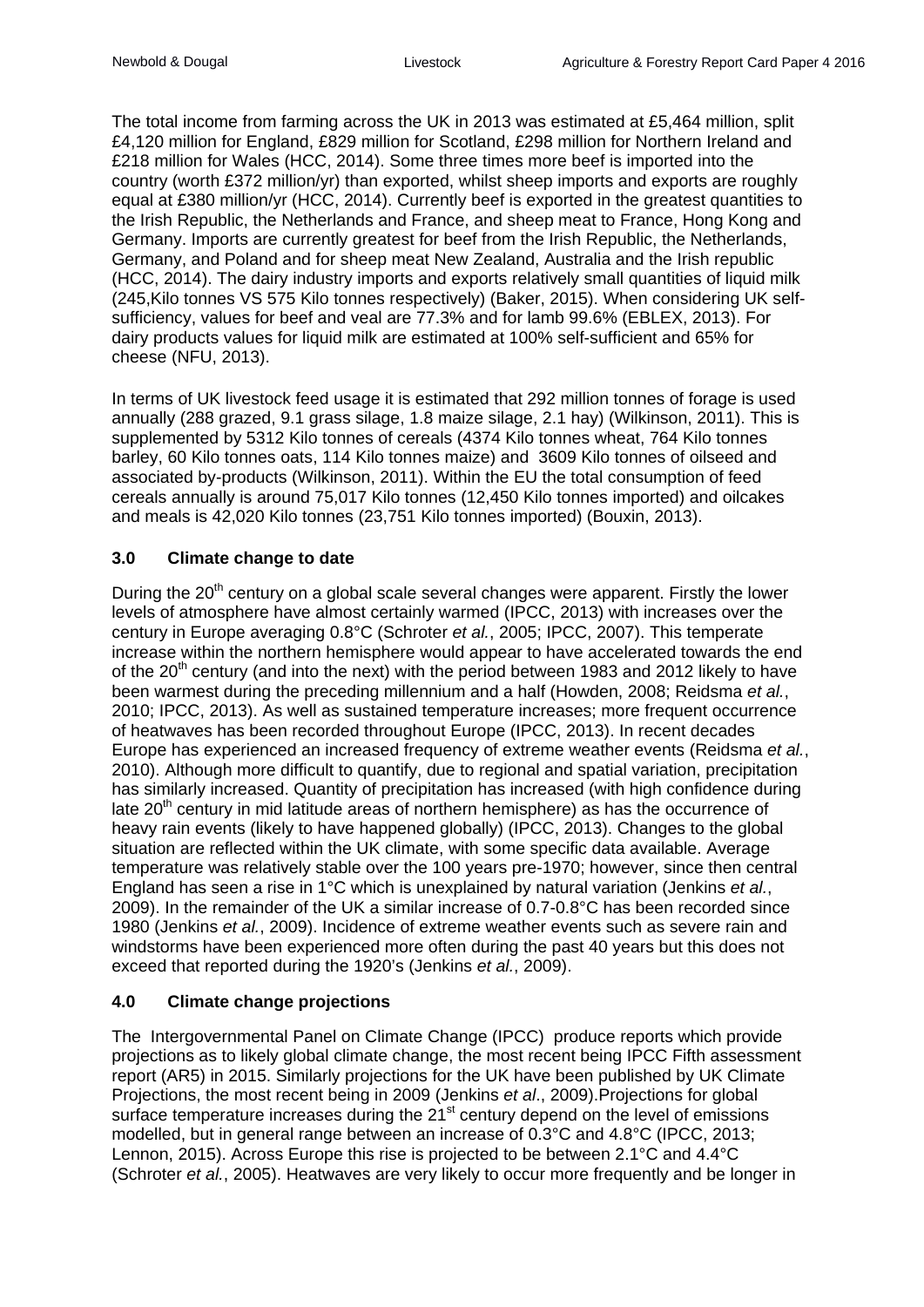duration across Asia, Australia and in Europe (southern Europe more so) (Reidsma *et al.*, 2010; IPCC, 2013). In terms of temperature extremes, it is virtually certain that hot extremes will be more frequent and cold extremes less frequent with a likely increase in the number of warm days and nights experienced but a reduction in cool days and nights (IPCC, 2013).

In line with the global projections temperatures across the UK are expected to steadily increase during the  $21<sup>st</sup>$  century. Increases in average daily temperature are projected to be between 2.1°C -3.5°C in the summer and 2.7°C - 4.1°C in the winter (Jenkins *et al*., 2009). Similarly those predicted for Ireland are of an increase in summer day temperature of 2.5°C by 2050 (Dunne *et al.*, 2009). Effects are predicted to be more pronounced during the summer months than during the winter period with differences according to region with the greatest rises expected during the summer in the south of England (up to +4.2°C range 2.2°C - 6.8°C) and the least in the Scottish Islands (just over 2.5°C (1.2°C - 4.1°C (Jenkins *et al*., 2009). As well as increases in the average temperatures the maximum daily temperatures are expected to increase between 2.8°C and 5.4°C in summer compared to a slightly lower winter increase of  $1.5^{\circ}C - 2.5^{\circ}C$ , dependant on the region within the UK (Jenkins *et al*., 2009).

Again consistent with global predictions it is expected that there will be an increase in precipitation during the winter months with a decrease during the summer months (Schroter *et al.*, 2005; Dunne *et al.*, 2009; IPCC, 2013; Lennon 2015). However projected changes are highly variable across regions with limited confidence levels that range from a 16% reduction (with a 10% confidence level) to an increase of 14% (with a 90% confidence level, Jenkins *et al*., 2009). During winter months the west of the UK is most likely to see increased precipitation with increases of 9% - 70%, while the Scottish Highlands are unlikely to see large changes ranging from a reduction of 11% to an increase of 7% (Jenkins *et al*., 2009); the lower of each set of figures represent a value that the increase in precipitation is unlikely to be less than, where the upper value is unlikely to be exceeded and reality likely lies somewhere in between. During the summer period, the south of England (the area also expected to experience the greatest temperature increases) is predicted to experience the greatest reduction in precipitation (-6% to -65%) while parts of the north of Scotland may see no appreciable difference (-8% to +10%) (Jenkins *et al*., 2009). It is important to note that while most projections are made assuming no change in the level of mitigation and intervention, any changes to climate that are happening are likely to continue over the next century even if a complete cessation in  $CO<sub>2</sub>$  emission is to occur (IPCC, 2013).

#### **5.0 Indirect effects on ruminants**

One of the largest impacts of climate change on the UK ruminant sector is likely to be through the effect on crop and forage growth, thus affecting availability and quality of animal feeds (Nardone *et al.*, 2010; Wheeler & Reynolds, 2013). This will occur through impacts directly within the UK on grazed forage, forage produced for conservation and winter feeding and home-grown crops and grains. Indirectly, the availability of feedstuffs that are currently imported such as soya and maize may also be affected. These impacts will vary geographically and are subject to uncertainty linked to the level of emissions and warming (Wheeler & Reynolds*,* 2013). Furthermore there will likely be competition for cereals to be used for direct human food and competition for land to produce crops for biofuel production (Silanikove *et al.*, 2015). It is likely that due to global shortages and escalating fuel costs, the cost of some currently imported animal feeds may become prohibitive and alternative sources of protein for use in ruminant feed will need to be sourced.

#### *5.1 Direct impacts on UK pasture and crops*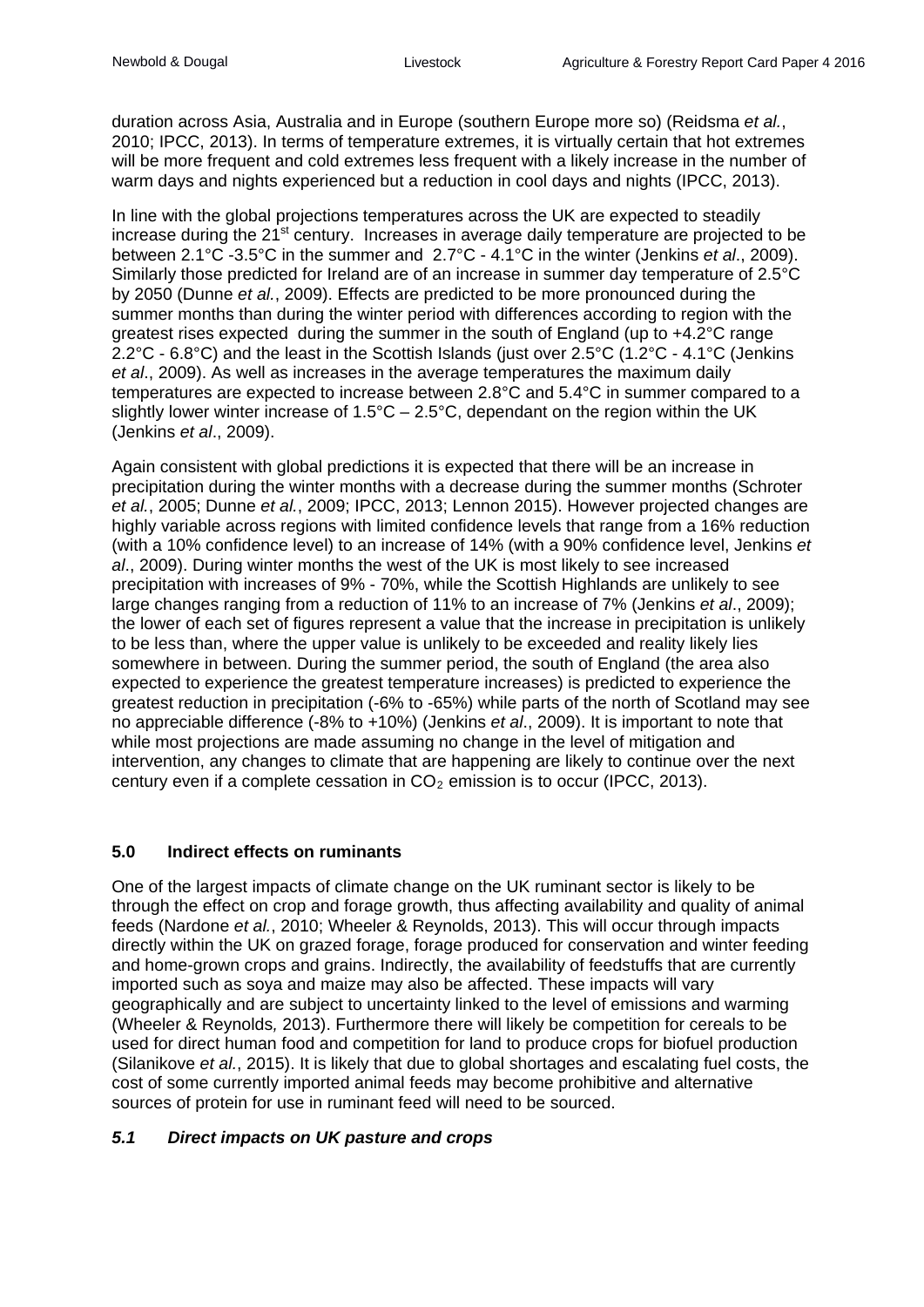Most projections suggest that the UK will be less affected by climate change than other parts of Europe or indeed globally. Temperate countries in general are thought likely to benefit during the next century (Silanikove *et al.*, 2015), through increased pasture growth due to extended growing seasons (warmer winters and earlier spring) (Cullen *et al.*, 2009) and the effect of CO<sub>2</sub> fertilisation (Ainsworth *et al.*, 2008). Global CO<sub>2</sub> increases are projected to be in the region of 100ppm by 2040 (McGrath & Lobell, 2013).

Projections suggest that in Scotland there will be increases in the grass growing season of between 25.2-75.5 days (dependent on region within the country, Topp & Doyle, 1996a). It has been suggested that there is a 15 % increase in grassland yield per degree of warming for conditions with adequate water and nitrogen (Knox *et al*., 2012). Based on this, Knox et al (2012) estimated that grass yields in the UK might increase by 20% (range 11% to 31%), by the 2020s, rising to 35% for the 2050s (range 18% to 53%), with the greatest increases seen in Scotland and Northern Ireland compared to southern England where water stress might become a limiting factor, although this will be tempered by the possibility that extreme weather events and flooding might limit the ability of livestock to graze some land (See Section 5.3).

In addition the impact of increased  $CO<sub>2</sub>$  and temperature is likely to be highly variable (Howden, 2008), with large differences between C3 and C4 plants likely (Larcher, 1995) due to different metabolic pathways and utilization of  $CO<sub>2</sub>$  for photosynthesis). C3 plants (most UK pasture grasses and feed crops) are projected to benefit more from increased  $CO<sub>2</sub>$ (Wheeler & Reynolds, 2013) although again variation between individual species is likely (Rotter & van de Geijn, 1999). This increased benefit is likely due to C3 plants evolutionary adaptation to more easily utilise higher levels of  $CO<sub>2</sub>$  than  $CA$  plants. Average projected gains in yield of 10-20% (IPCC, 2007) have been suggested with some estimates as high as 33% (Kimball, 1983). C4 species (e.g. maize) are thought to still be likely to benefit from increased CO2 to a far lesser extent (Kimball *et al.*, 2002; IPCC, 2007). The response to increased  $CO<sub>2</sub>$  is not likely to be consistent across all C3 or C4 plants, but individual species will have different responses (McGrath & Lobell, 2013). Where water availability is not limited, for the projected 100ppm  $CO<sub>2</sub>$  increase, McGrath & Lobell (2013) have projected a yield increase of 2.8% for barley, 0.8% for maize, 2.8% for wheat and 8.7% for soya bean. Any selective advantage of C3 VS C4 grasses may also have an effect on methane emissions from ruminants as Archimède *et al* (2011) found that ruminants fed C4 grass produced 17% more  $CH_4$  as L/kg OM intake (P<0.05) compared to those fed C3 grass.

However in interpreting these potential gains it should be noted that the estimates do not necessarily take into account many other complex factors such as soil properties, precipitation and temperature (Stokes & Ash, 2006) and gains will have to be balanced by decreases in available water and increases in evaporation (Howden, 2008). Deep rooted plant, such as legumes and woody plants are likely to fare better under situations of lower water availability (Howden, 2008; Wheeler & Reynolds, 2013). Overall trends seem to suggest a more favourable situation for pasture based ruminant agriculture particularly in more northern parts of the UK although the possibility that forage quality may be reduced through lower nitrogen uptake under increased atmospheric  $CO<sub>2</sub>$  concentrations clearly needs further consideration (Howden, 2008).Work by Brown *et al*. (2011) evaluating agricultural land in Scotland, using a land capability approach, suggests that by 2050 much more land in the south and east may improve to be classified as 'prime'. However some existing prime land may be downgraded due to drying out (Brown *et al.*, 2011).

# *5.2 Disease and pests of forages and crops*

In addition to potential changes in growth yields of forages and crops, there is the potential for increased prevalence of some existing pests and disease due to climate change affecting crops and forage. Diseases and pests currently not prevalent in the UK may emerge. The prediction of effects of increased and emergent pests and diseases on yield is challenging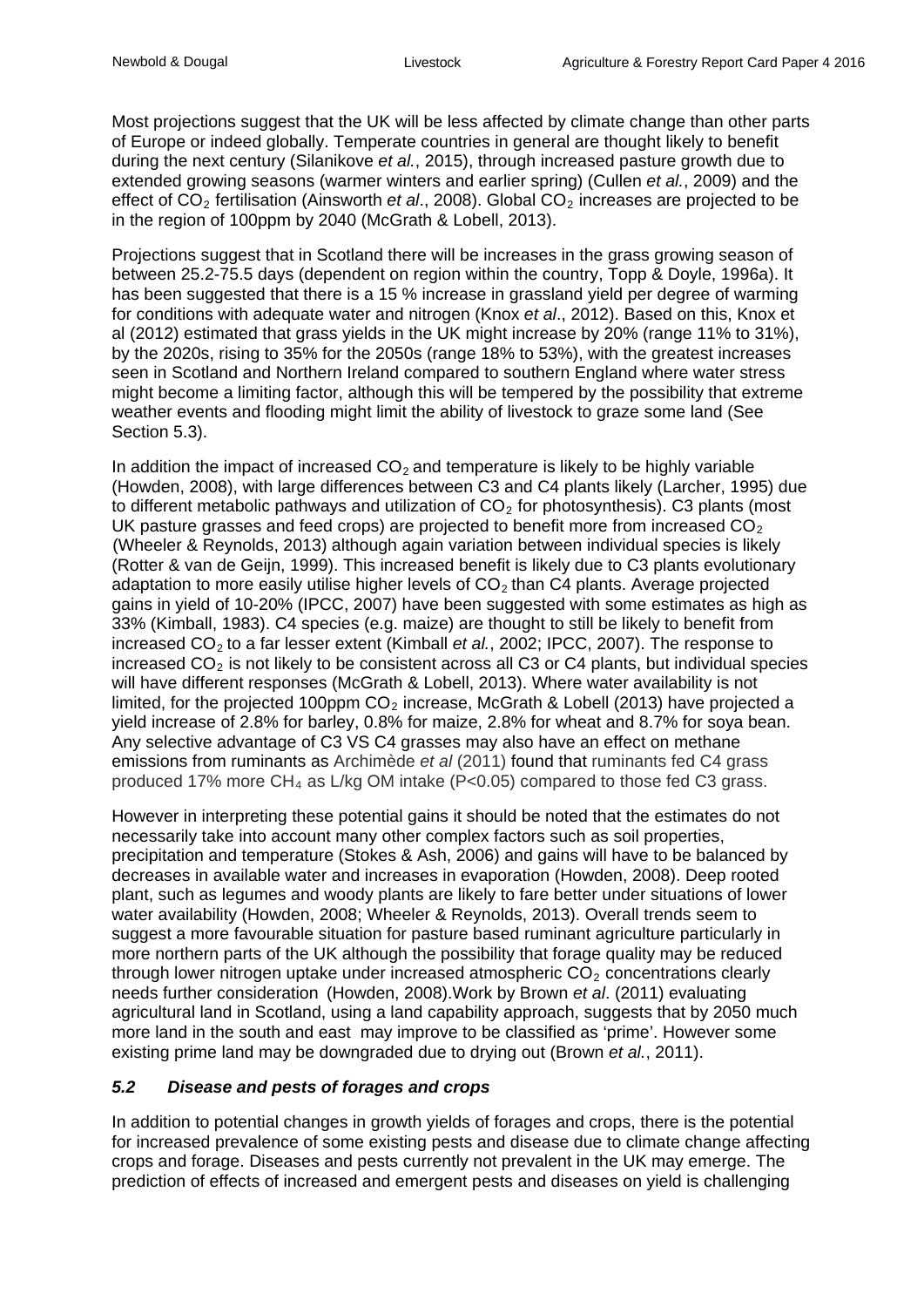(Houmoller *et al.*, 2008). If, as expected, winter temperatures increase, a longer growing season may increase the time that pests and diseases are active and thus intensify the requirement for management measures (Salinari *et al.*, 2006; Lennon 2015). Higher atmospheric  $CO<sub>2</sub>$  concentrations might also increase pathogen pest activity and associated losses (Gregory *et al*., 2009). There is also the potential for an increase in the prevalence of vertebrate pests that may cause increasing damage to crops and forage (Rawlinson, 2008). Examples of possible changes in disease and pests s include:

- Reduction in cereal aphids in southern UK (Newman, 2005; Newman, 2006)
- Northward expansion within the UK of Grey field slug (*Deroceras reticulatum*) (Willis *et al.*, 2006)
- Increase in Fusarium ear blight of wheat in UK (Madgwick *et al.*, 2011; West *et al.*, 2012)
- Increases in mycotoxin levels in cereals and forages both pre-harvest and in storage due to increased temperatures and moisture levels (Nardone *et al.*, 2010 Paterson & Lima, 2010; Wild & Gong, 2010).

Whilst clearly a high degree of uncertainty exists it would seem prudent to assume that challenges from disease and pests of forages and crops will become an increasing issue in the face of climate change given the devastating speed at which new pathogens can spread within a crop (Pautasso *et al*., 2012). If home-grown feeds utilised for the ruminant sector are threatened by pests, disease or mycotoxin as detailed above then this threatens the selfsufficiency of farmers within the UK (ADAS, 2009) confounded by the likely volatility in the global market of protein sources for ruminant diets (detailed further in section 5.5) Taken together this provides further incentive for the UK ruminant sector to seek to maintain a broad and varied input base to ensure that producers are not overly dependent on a single source of feed.

#### *5.3 Flooding*

With predicted increases in extreme weather events in the face of climate change it seems likely that agricultural land will face an increased risk of flooding from rivers and sea and that some of this land may become unsuitable for the agricultural activities it is currently used for. Currently some 30,000 ha of agricultural land in the UK is subject to flooding at least once in every three years and this is predicted to increase to 35,000 ha by the 2020s, 75,000 ha by the 2050s and 130,000 ha by the 2080s (Knox *et al*., 2012). Under a projected high emission scenario (and consequent higher predicted sea levels) the risk of tidal flooding to prime agricultural land increases by a factor of ten by 2080 (Knox *et al.*, 2012).

Waterlogged land will likely cause problems for growing forage, ensuring grazing quality and access for livestock (Brown *et al*., 2008). When land experiences higher levels of water the soil becomes more susceptible to compaction and erosion meaning normal cropping and grazing activities are effected (Greenwood & McKenzie, 2001). Also of importance is the duration that grassland or crops are submerged for. Winter wheat and oilseed, for example, suffer around 20% loss if under water for less than fifteen days compared with100% loss if over 15 days (ADAS, 2014). Similarly it is thought the critical duration for loss of grassland (with ryegrass as an example) is more than ten days of being underwater (ADAS, 2014). This however is an area which is difficult to assess in terms of likely degree of impact due to insufficient data and difficulty in predicting precipitation (Jenkins *et al.*, 2009; Knox *et al.*, 2012).

# *5.4 Other factors*

There are also potential changes in soil structure and quality, linked to climate change. Soil erosion is highly likely given increased heavy rainfall events (McKeon *et al.*, 2004). During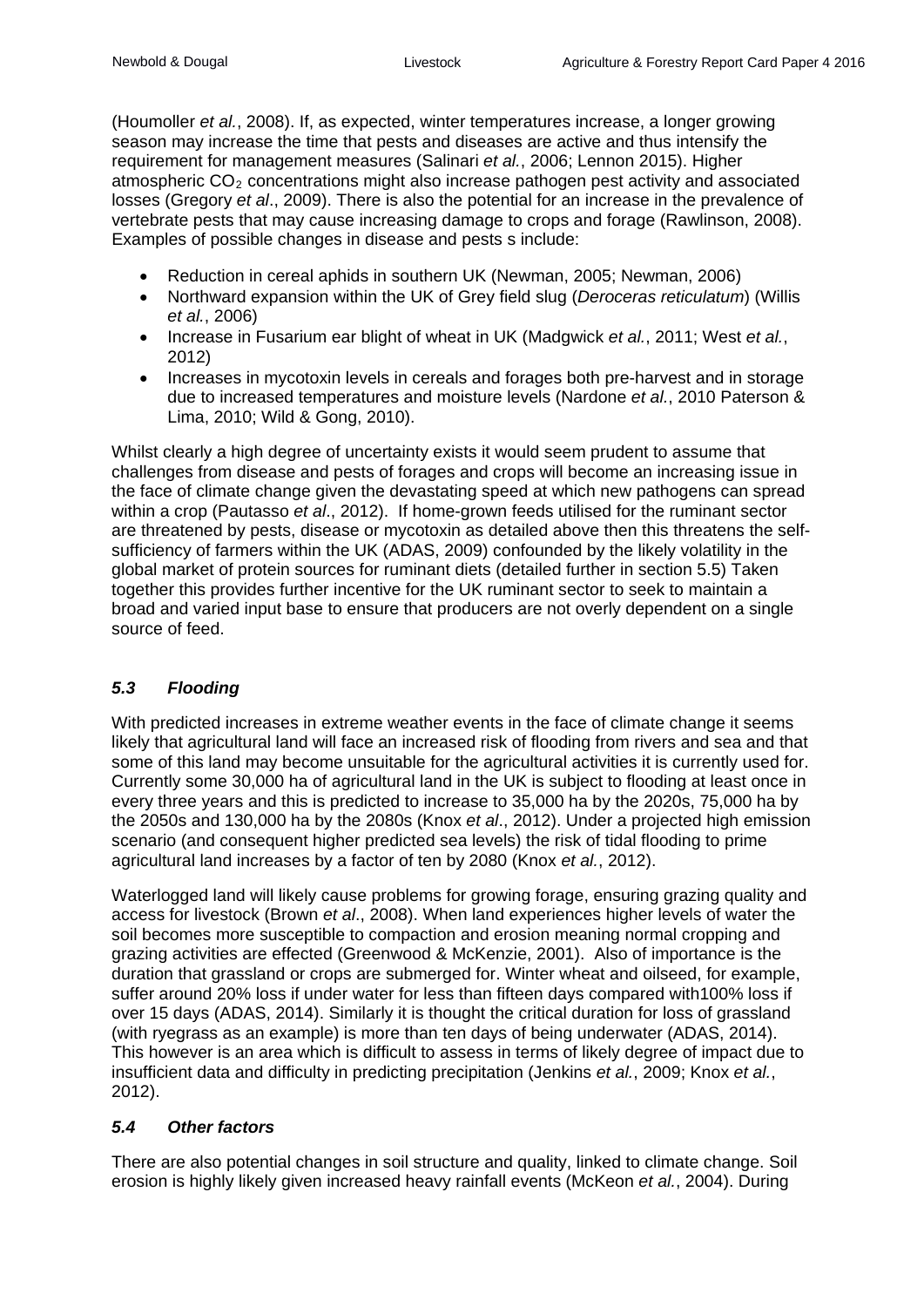these periods of increased precipitation the UK may experience greater soil/ nutrient leaching which as well as impacting on plant growth may also have a negative effect on water quality in the immediate area and subsequent wider environmental impacts (Bindi & Oleson, 2011). However due to the uncertainty associated within predicting precipitation effects and extreme weather events it is extremely difficult to gauge the potential impact.

Hotter, drier summer months may mean that water shortages will occur. During these periods water may not only become scarce but the quality may also be lower (Nardone *et al.*, 2010; Silanikove *et al.*, 2015). This risk was highlighted in 2011 when drought conditions from April to June in parts of England (notably Shropshire, Suffolk and Cambridgeshire) threatened wheat crops, resulting in a number of farmers using their surplus irrigation capacity to irrigate their wheat in order to minimise any subsequent yield loss. If irrigation is needed to maintain UK fodder and crop yields then significant associated costs should be anticipated (O'Mara, 2012). Projections for Scotland indicate irrigation may be needed for some cropping operations in the south and east to maintain current growing conditions (Brown *et al.*, 2008; Brown *et al.*, 2011).

## *5.5 Availability of feed ingredients*

Europe is only partially self-sufficient in the material needed to produce compound feeds for high producing ruminants. In particular it has been noted that Europe is only approximately 30% self-sufficient in proteins for compound feeds with in soya meal mainly sourced from outside Europe (Bouxin, 2013). Across Europe climate change is likely to have the greatest impact in the south, particularly in the Mediterranean area. Lower crop productivity in this region could lead to is a reduction in available crops such as maize, soyabean and sunflower for animal feeds in the UK (Bindi & Oleson, 2011). In areas that experience temperatures over 30°C, maize yields are likely to drop by 1-1.7% for each growing degree day over this temperature,; see Lobell *et al.* (2011) for the calculation of degree day. Indeed Italian maize production was estimated to have reduced by 36% due to excessively high temperatures during the heatwave of 2003 (Cais *et al*., 2005). Globally soyabean yields are projected to either decrease by 45% or to record a small increase of 10% (dependent on emissions and climate model). It is thus likely that alternative protein sources for ruminants may be needed (Osborne *et al.*, 2013) in order to help mediate fluctuations in the cost of feeds available to ruminant producers. One suggestion is the likes of lupins, algal protein and other alternative protein sources that may help fill this so called "protein gap", but this must be explored further (Marley *et al*., 2008, Wheeler & Reynolds, 2013).

Within Europe production of both energy and protein feeds is likely to move further north (Wheeler & Reynolds 2013) with suggestion that conditions in countries such as Ireland, Scotland, southern Sweden and Finland may be suitable to allow more maize production (estimates of increases in suitable land in the range of 30-50%, Bindi & Oleson, 2011) with the northern limit for land suitable for maize cropping shifting by around 190 km per decade from the 1990s to the 2050s (Carter *et al.,* 1992). However it is possible that issues of waterlogging, flooding and soil erosion might limit this move north. The continued improvements in the digestibility and energy content of grassland due to the introduction of high sugar and more recently high lipid grasses might limit the need for feeding supplementary concentrates (Lovatt et al., 2009; Hegarty *et al.,* 2013). What is certain is that there will be more pressure on resources to produce animal forage and feed grains, so better nutritional management of ruminants and precision feeding will be essential to maximise the use of available resources (Wheeler & Reynolds, 2013).

There has been some discussion about the potential pressures placed on crop stocks for biofuel/ ethanol production rather than current use for animal feed. In the USA it has been suggested that increased diversion of corn to biofuel production will have a knock on effect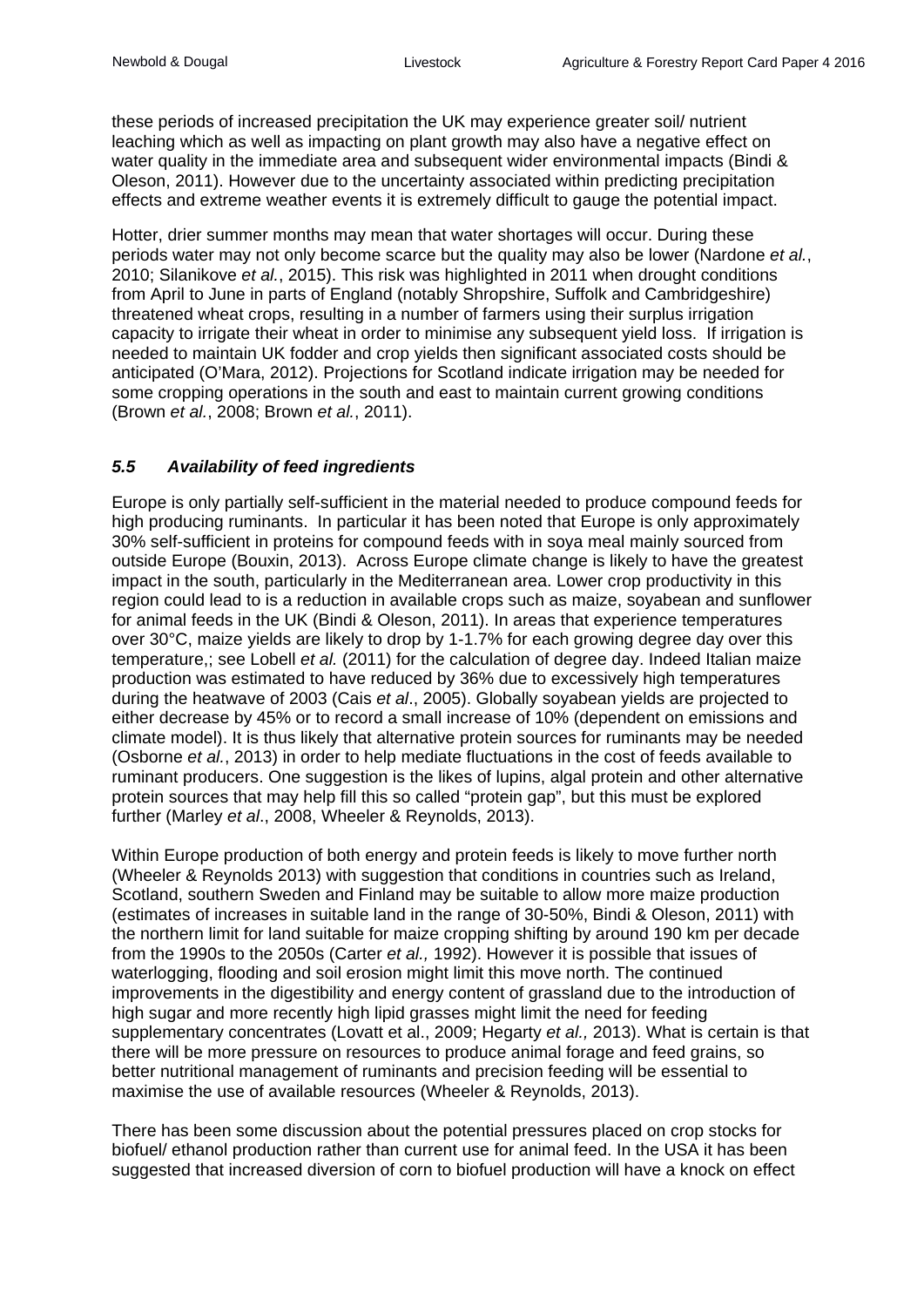down the chain to other animal feedstuffs to increase prices, with a global impact on soybean availability and price (Fabiosa et al., 2010). Currently within the EU soybean accounts for 38% of protein sources used in animal feed (mainly imported from south America) (Lywood & Pinkney, 2012). It is however hoped that through increased use of biofuel co-products (e.g. distiller's grains) within the EU as livestock feed, this will directly displace a large proportion of protein currently obtained from soybean (Lywood & Pinkney, 2012).

#### **6.0 Direct effects on UK ruminants**

Although it is likely that indirect effects of climate change, such as feed and forage availability and quality, will have the greatest impact on UK ruminant production there are also several direct effects of likely climate change that should be considered. With increased temperature it is already known and well documented that animal performance (growth, milk production, and wool production), reproduction and health and welfare can be negatively affected (Howden, 2008; Singh *et al.*, 2012; De Rensis *et al.*, 2015). There is also the potential for increased occurrence of endemic disease where the likelihood of infection may change spatially and possible emergence of tropical diseases transmitted by new vectors (Gale *et al.*, 2008).

#### *6.1 Temperature and heat stress.*

Of the direct effects likely to impact on ruminants, higher temperatures and resultant heat stress (HS) are possibly the most influential (Bindi & Oleson, 2011). When the average temperature is at a sustained higher level or a period of heatwave occurs (with high peak temperatures, especially where there is no night time recovery period) there is potential for animals to experience heat stress (Brown-Brandl *et al.*, 2006). This is defined as a situation where the animal is unable to effectively dissipate heat generated through metabolic processes (Mader & Davis 2004). Under normal circumstances ruminants maintain their body temperature within a relatively narrow range (+/- 0.5°C), with the comfort zone for dairy cattle suggested as between 5-25°C (NRC, 1981; Henry *et al.*, 2012). There is however some evidence that animals may be able to acclimatise to heat to a certain degree (Bryant, 2007). Often a temperature humidity index (THI) is used to calculate days when conditions are such that livestock may be affected

Where THI = (Dry bulb temperature  $^{\circ}C$ ) + (0.36\* dew point temperature  $^{\circ}C$ ) +41.2 (Mader and Davis 2004).

In cattle, generally THI <68 is acceptable, at a THI-72-78 mild HS is likely, while at THI- 78- 89 severe HS is indicated, THI 89-98 indicates very severe HS and THI 98> likely results in mortality (Mader & Davis 2004; Chase, 2006; De Rensis *et al.*, 2015). Ambient temperatures of 30-31°C (in Florida) have resulted in rectal temperatures in dairy cows which indicate hyperthermia (Dikmen *et al.*, 2009). Less literature has been published for sheep and goats. It would appear that these animals are more resilient to heat stress, reaching a THI threshold of 82 before they are distressed (Marai *et al.*, 2007; Renaudeau *et al.*, 2012), but they have a lower optimum comfort zone at 13-20°C (Lopez Armengol, 2015).

Signs of HS include lowered feed intake, increased respiratory effort (panting), sweating and altered blood acid base balance (Mader 2003; West, 2003; Mader & Davis 2004; Brown-Brandl *et al.*, 2006; Dunn *et al.*, 2014; De Rensis *et al.*, 2015). These physiological alterations result in poor growth and lower production (primarily through suppressed appetite), altered production characteristics (e.g. lower milk yields, reduced beef quality) and decreased fertility (Christopherson & Kennedy 1983; Morand-Fehr & Doreau 2001; West,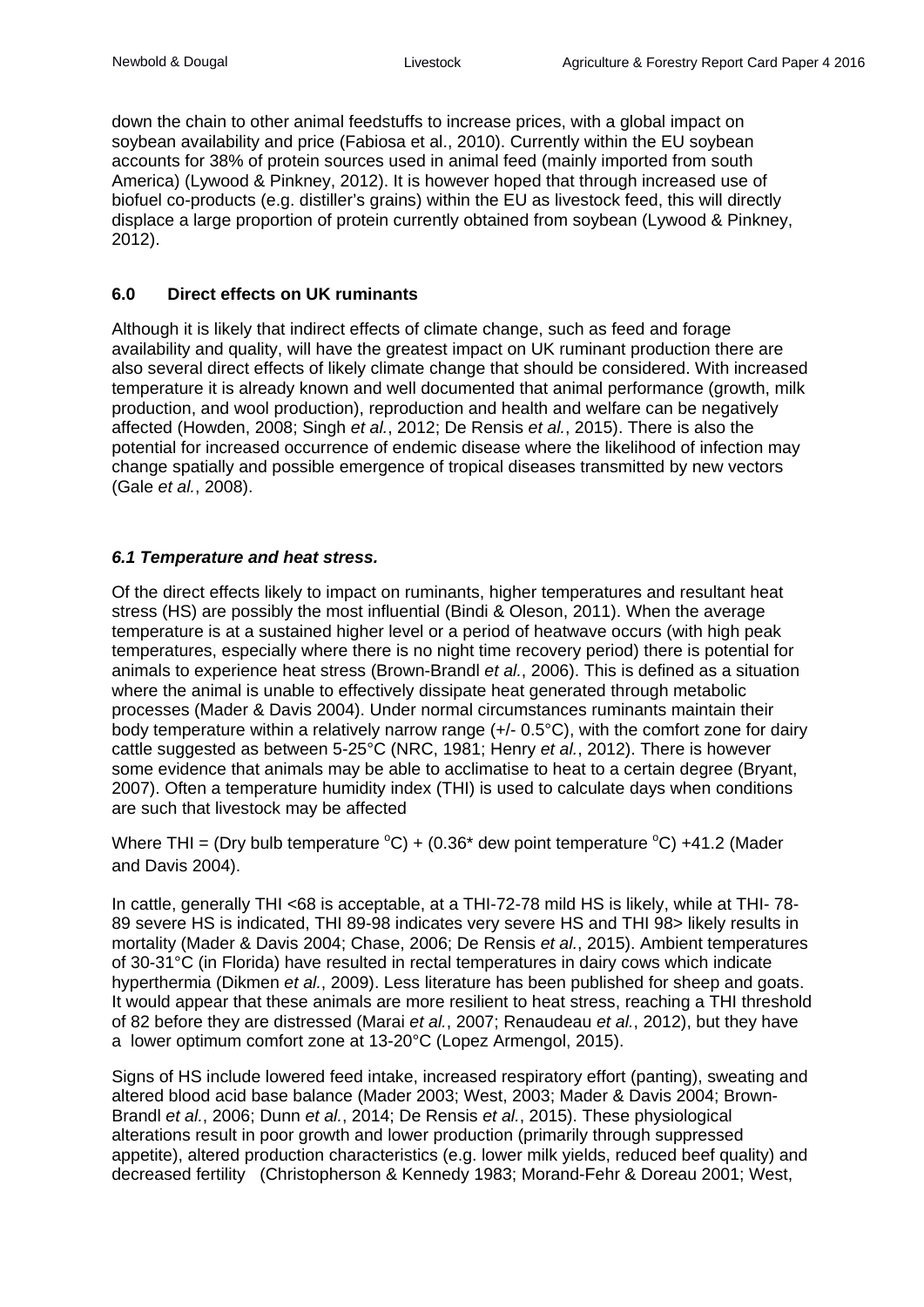2003; Gregory, 2010; Dunn *et al.*, 2014; De Rensis *et al.*, 2015). Animals in intensive production systems are particularly at risk of HS due to their inability to self-select areas of shade and air movement (Howden, 1999; Brown-Brandl *et al.*, 2006; Renaudeau *et al.*, 2012). High producing animals such as dairy cows are at the greatest risk as they are under significant metabolic demand (Johnson *et al.*, 1963; West *et al.*, 2003; Bryant *et al.*, 2007; Renaudeau *et al.*, 2012; De Rensis *et al.*, 2015). The extent to which an animal copes with increased temperatures and their susceptibility to HS depends on factors such as their breed, previous exposure, health status, production demands and coat colour (darker colours are more sensitive) (Brown-Brandl *et al.*, 2006; Portner and Knust, 2007).

Currently in the UK it is unlikely that the most at-risk animals (dairy cows in intensive systems) experience HS. The regions which experience the greatest THI are in the south and east of England and in 1950-2000 the average annual days where a THI of greater than 70 was recorded was 2.65 (Dunn *et al.*, 2014). Projected increases of temperature will likely affect the dairy industry differently in different regions. Under the medium emissions scenario Scotland and the north east of England are the least likely to experience high THI days . Farms in the midlands, Wales and the south west of England may experience between 20 and 30 days of THI >70 per year, however those in the in the south east of England are likely to experience >40 days per year (Dunn *et al.*, 2014). Wall *et al.* 2010 suggested that that predicted impacts of heat stress in dairy cattle would result in 1.8 times higher mortality between 2050 and 2080 in the south east of England compared with the north west of the country. This suggesting either a redistribution of the industry and/or a need for enhanced capital investment to combat HS in these areas.

#### *6.2 Reproductive performance (in response to HS).*

Reproductive processes are negatively affected by increased temperatures and HS. As above effects are greater at higher levels of THI with a linear response in terms of days open (period between calving and conception) as THI increases above a threshold of 70 (St-Pierre *et al.* 2003). In cattle the following fertility impacts have been found:

- Increased numbers of animals showing anoestrus
- Decreased oestrus behaviour, making heat detection for artificial insemination harder
- Oocyte quality reduced
- Increased likelihood of ovulation failure
- Reduced conception rates
- Increased risk of early embryonic loss due to decreased blood flow to uterus
- Increased risk of late embryonic/ early foetal loss

(Gangwar *et al.*, 1965; Roman-Ponce *et al.*, 1978; Lopez Gatius *et al.*, 2003; Lopez gatius, 2004; Lopez Gatius *et al.*, 2005; Amundson *et al.*, 2006; Upadhaya , 2010; De Rensis *et al.*, 2015).

Knox *et al.* (2012) estimated that financial losses due to reduced reproductive efficiency in the UK dairy herd were likely to be £1 million/yr in 2020 (range £0-3 million/yr) rising to potentially £4 million/PA (range £0-51 million/ yr) in 2080. In sheep, it has been shown that in ewes decreased oestrus behaviour, lowered conception rates and losses early in pregnancy occurred in response to HS (Lopez Armengol, 2015), whilst in rams reduced spermatogenesis and sperm quality have been reported (Marai *et al.*, 2008; Lopez Armengol, 2015). However in the UK this is only likely to affect early lambing flocks in the foreseeable future.

#### *6.3 Animal Disease.*

Climate change is likely to both change the prevalence of current endemic disease in the UK and also lead to the emergence and spread of disease not currently found in the UK. In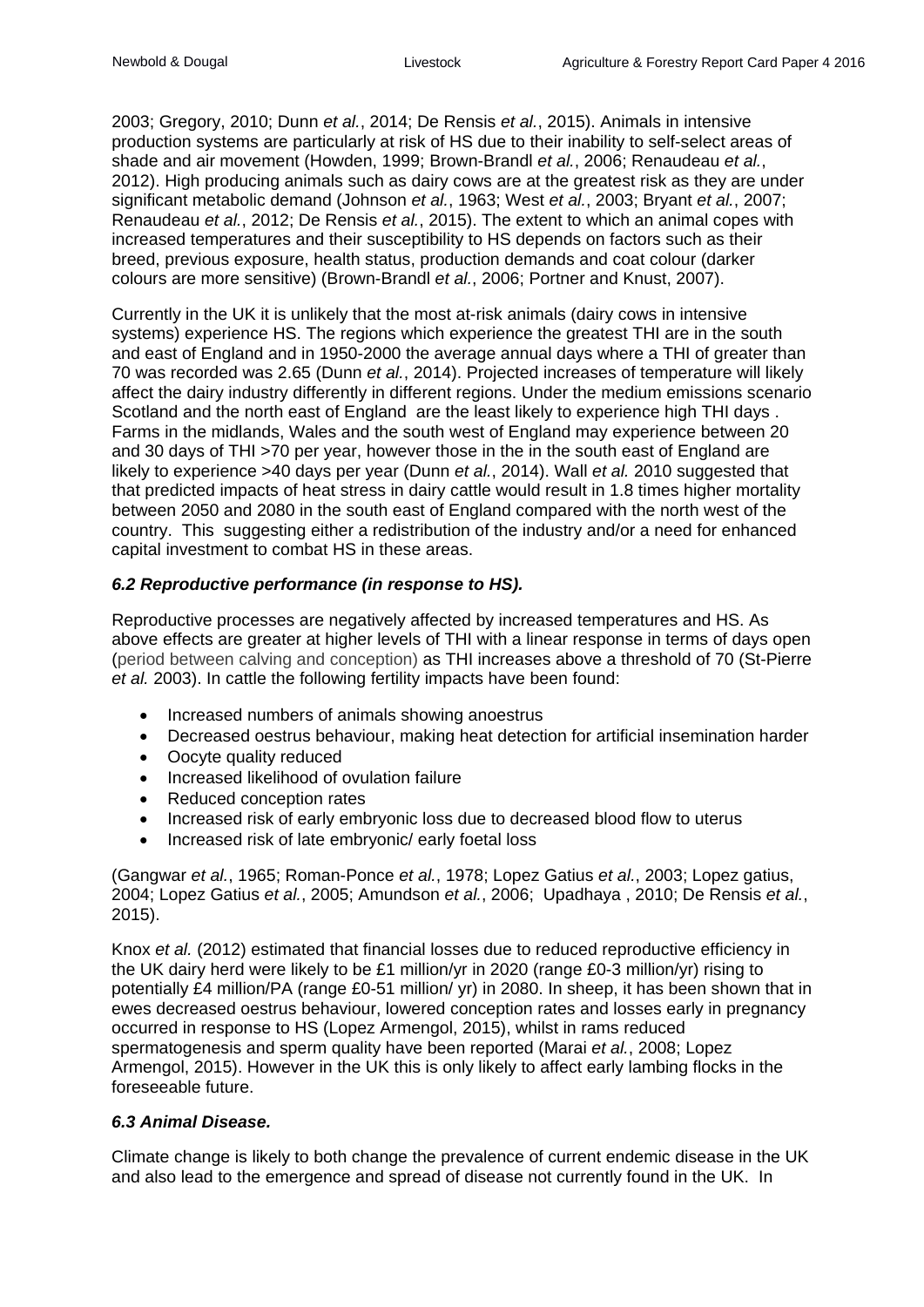general, pests and disease are thought to be moving poleward at a rate of around 2.7km/yr since the 1960's (Bebber *et al.*, 2013). In the southern hemisphere, tropical parasites are similarly moving poleward (Sutherst, 2001). Modelling of change in disease occurrence at a regional spatial level has proven challenging (Rose and Wall, 2010; Van Dijk *et al.*, 2010). Others have suggested that it may be possible to gauge the likely diseases and pathogens that may affect the UK in response to climate change by looking at what is currently happening in southern Europe (France and Spain). However the complexity of factors involved in disease transmission and spread limit the accuracy of this approach (Gale *et al.*, 2008).

*Changes to diseases currently found in UK:* It has been suggested that there is a link between the occurrence of gastrointestinal (GI) parasites and climate (Bennema *et al*., 2010) with changes observed in parasite abundance and seasonality in recent years (van Dijk *et al.*, 2010). The free-living larval stages of GI parasites are thought to be the most likely to be affected by climate change as temperature, UV exposure and rainfall will likely influence their ability to survive on pasture and hence infect animals (Van Dijk *et al.*, 2010). Higher temperatures and lower UV levels may also promote winter survival of larvae; likewise less frequent frost events will increase larvae survival rates (Kutz *et al.*, 2005; Van Dijk *et al.*, 2010, Skuce et al., 2013). However this will not necessarily result in greater animal infection rates if livestock are housed and do not have access to pasture at these times. Although one likely effect of climate change could be a decrease in housing and increase in year round grazing due to greater forage availability, it is possible that different management systems, zero grazed v zero housed, might be a possible way to mitigate the risk of climate change. During warmer, drier summer periods, larvae on pasture will die faster and potentially reduce infection rates (Van Dijk *et al.*, 2010). There has been a greater prevalence of liver and rumen fluke in the UK in recent years possibly because warmer, wetter conditions have supported further increases in their snail host and thus greater animal infections (Taylor, 2004; Gale *et al.*, 2008). Given current projections one might expect this trend to continue in the foreseeable future. However as for other GI parasites regional differences and parasite species are expected to give rise to large variation in infection, , with some factors favouring increases and some decreases (Van Dijk *et al.*, 2010). Resistance to anthelmintic drugs and availability and efficacy of management strategies to prevent resistance through pasture management at the farm level adds further complexity (Wolstenholme *et al.*, 2004; Van Dijk *et al.*, 2010). Liver fluke has been projected to increase in incidence along the west coast of the UK (Fox et al., 2011). However one of the main drivers in the models used is rainfall which, as previously mentioned, is challenging to accurately predict in relation to climate change. What is more likely is a change in seasonality with increased incidence of fluke in the autumn and spring and lower incidence in the summer, although changes are likely to be modest under the lower emission scenario (Caminade *et al*., 2015).

There is likely to be an increase in native flies and insects during hotter, wet periods with a negative effect on livestock health and welfare in general and specifically through increased levels of mastitis and blowfly strike in sheep (Singh *et al.*, 1996; Howden, 2008; Gaughan *et al.*, 2009; Rose & Wall, 2010). Of perhaps lesser likelihood but with a greater potential impact is the concern that bacterial and fungal disease spread could increase during flooding events, leading to outbreaks of rare conditions such as botulism and anthrax (Baylis & Githenko, 2006; Gale *et al.*, 2008).

*Vector borne disease.* As with parasitic disease, changes in distribution and range due to climate change of those transmitted by vectors are difficult to predict. Many models are currently unable to account for many complexities such as transmission cycles and behavioural and ecological factors that are not likely to respond in a simple way to increased temperatures or emissions (IPCC, 2013). There is however good evidence that disease spread by arthropod vectors has increased in Europe during recent years. However there are still questions regarding how these may be directly linked to climate change with any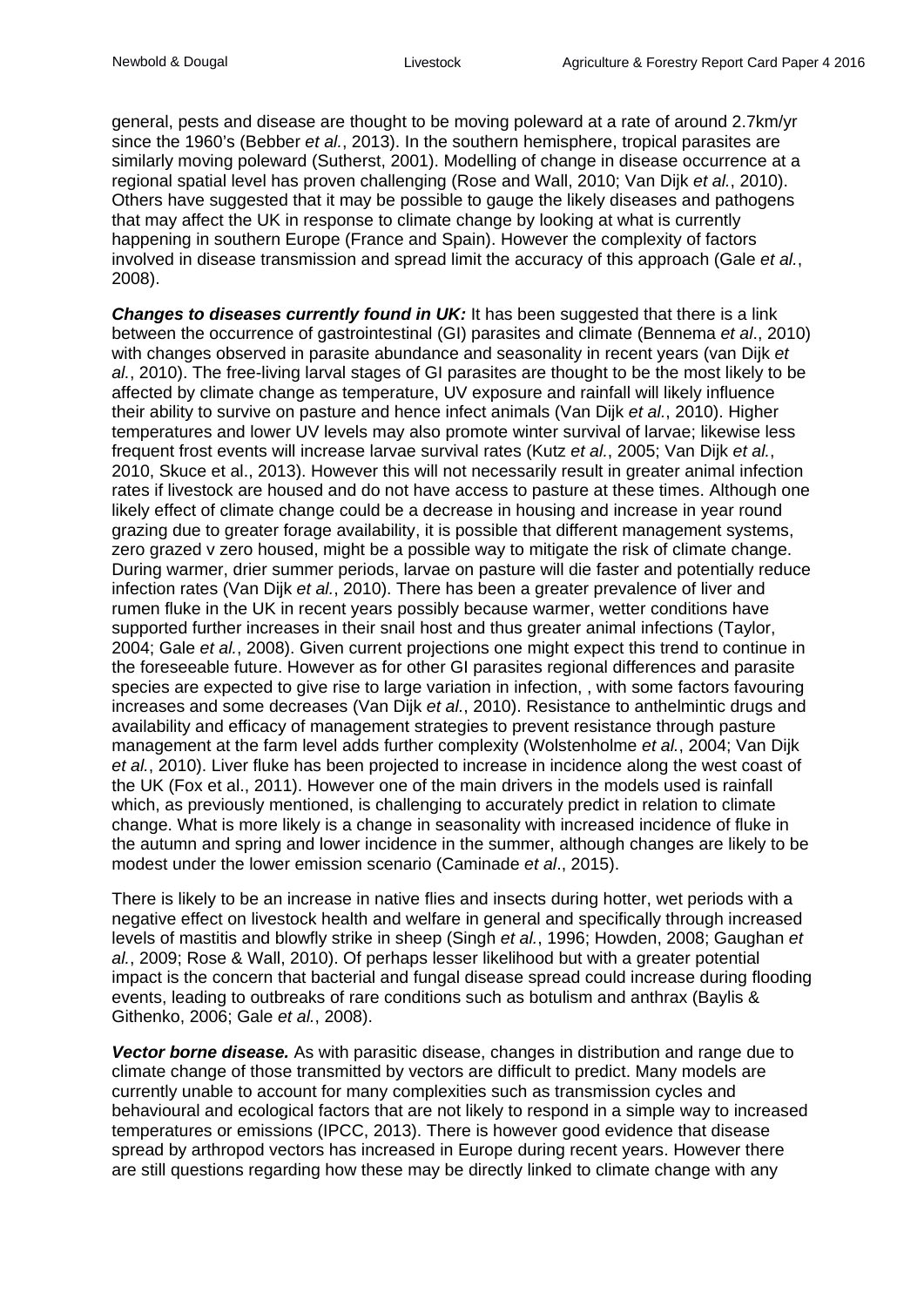confidence, (Medlock & Leach, 2015) and other farm management changes such as enhanced tree cover and provision of wetter areas for agro ecological reasons may also be important (Kluiters *et al.*, 2013).

A striking example of emerging risk was the outbreak of blue tongue virus (BTV) in cattle, transmitted by the cullicoides midge, through northern Europe in 2006 followed by the south of the UK in 2007 (Landeg, 2007). This disease was thought to originate from sub Saharan Africa and prior to appearing in northern Europe had not been seen previously in southern Europe (Meiswinkel *et al.*, 2007; Gale *et al.*, 2008). This not only demonstrates the potential for vectors to move geographically if conditions are suitable, but also the complexity of predicting events, as they do not necessarily follow a predictable pattern.

Within the UK as the climate changes, there is a possibility for existing arthropods to adapt and become competent to act as vectors for disease currently transmitted by similar species in other regions (Gale *et al.*, 2008). Also possible is the expansion in current geographical range of foreign vectors into the UK, especially in southern England (Medlock *et al.*, 2006). As well as arthropod vectors, migrating birds pose a risk as disease reservoirs to bring a tropical disease into the UK (Waldenstrom *et al.*, 2007). An example is the introduction of the zoonotic West Nile Virus into the USA in 1999 (thought to be via bird reservoirs), where over a seven year period the country went from being disease free to having West Nile Virus endemic (during 2006, 20,000 human cases, 770 deaths, and an estimated 215,000 illnesses were reported) (Kilpatrick *et al.*, 2006; Diaz *et al.*, 2008).

Currently it is highly probable that many tropical diseases enter the UK either in live infected hosts (humans, livestock imports) or through intermediate hosts or reservoirs (such as birds). At present this may result in a small pocket of disease in the immediate area. However, the current climate does not allow the disease to spread and maintain itself due to the lack of a suitable vector. As an example it is known that imported car tyres carry eggs of arthropod vectors from Asia to South America and into Europe, with little impact currently as these vectors cannot currently survive under local conditions (Medlock & Leach, 2015). In the future as the climate becomes more suitable for the vectors, protecting the country from disease entry will become more important (Gale *et al.*, 2008; Medlock & Leach, 2015).

#### **6.4** *Potential impacts of climate change on production and enteric methane emissions*

Given that dry matter intake is the primary driver of enteric methane production (Blaxter & Clapperton, 1965) and increases in fodder availability are predicted (as described above) one might expect overall enteric methane production for the ruminant sector to increase. Furthermore, given the possibility that many production systems might decrease the inclusion of cereals or compound feeds (given the possibility of price increases or at very least price fluctuations) and the inherently higher methane production per unit of output associated with forages VS cereal based productions systems (Knapp *et al.*, 2015), one might also expect the emission yield (i.e. grams of  $CH<sub>4</sub>$  per unit of milk or meat) to increase. This will be further exacerbated if, as discussed above, there is an increase in incidence of disease outbreaks as loss of productivity due to disease has been described as a major cause of enhanced emissions per unit of output (Gill *et al.*, 2010). These increases in emissions might be partially compensated for if the increased price and volatility of imported protein result in farmers decreasing the crude protein content of ruminant diets (as lower crude protein in the diet is associated with lower faecal and urinary N excretion and thus potentially decreased N2O emissions (Arriaga *et al.*, 2010, Schils *et al.*, 2013). Additionally, if as noted above, novel forages such as high sugar grasses (which have been shown to decrease GHG emissions by circa 20% (Newbold, 2010)) become more popular this might further reduce emissions.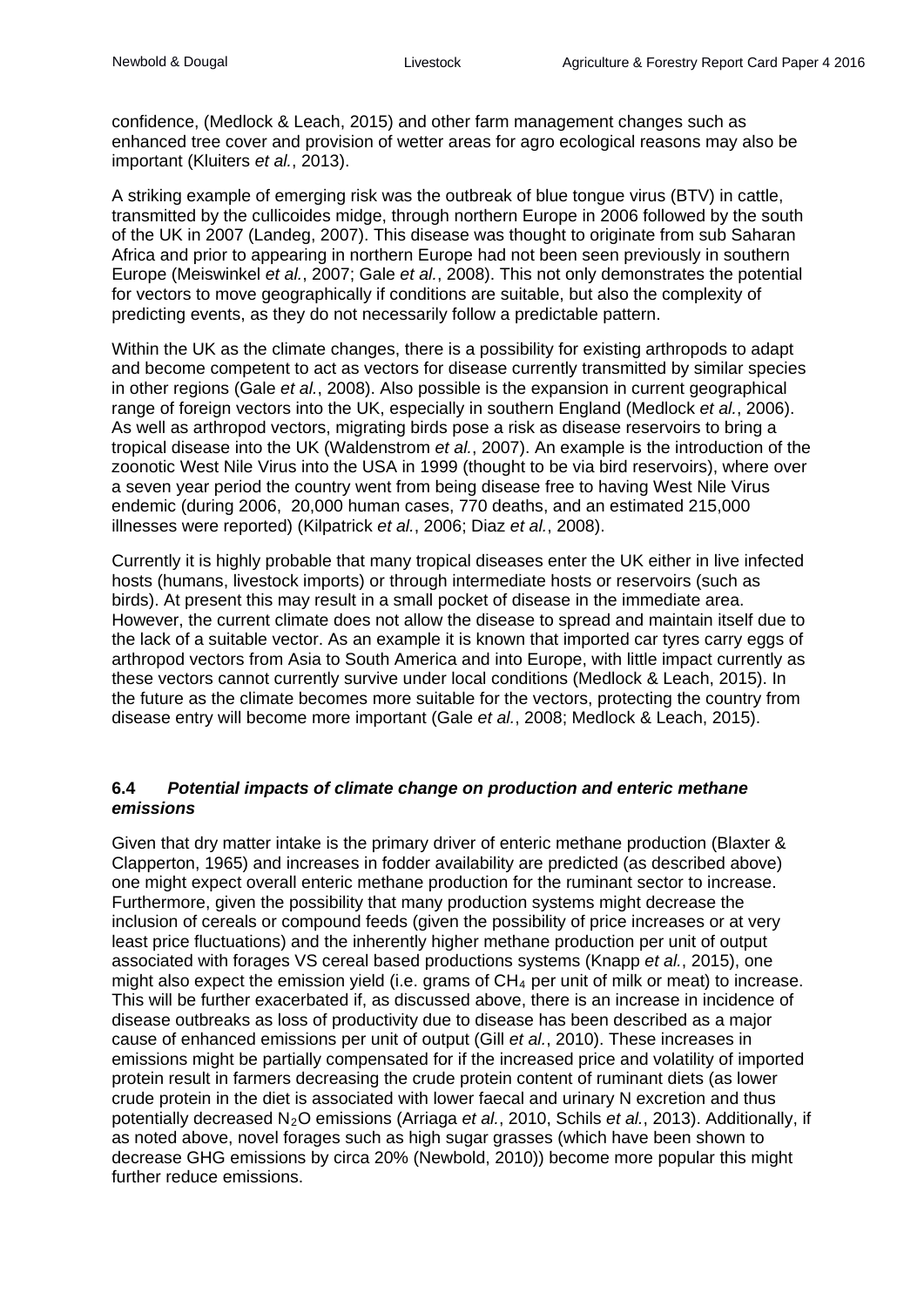#### **7.0 Key threats, opportunities and options for adaptation in the UK ruminant sector**

Without doubt one of the biggest threats to the continued success of the UK ruminant sector is the lack of knowledge particularly at a regional level as to the likely effects and when they may become an issue (Henry *et al.*, 2012). There is a need to plan for a wide array of projected scenarios particularly in regards to crop and forage yields when actual yields may be very different (Reidsma *et al.*, 2010) and highly susceptible to unpredictable weather events. To be able to respond and adapt to climate change farmers, managers and policy makers must believe that changes are real and will have tangible impacts (Howden, 2007; Gill, 2011). There is some evidence, from southern Africa, that financially secure farms are more susceptible to extreme climatic conditions, as they are slower to adapt to events, as they do not feel the same immediate pressure that a poor farmer does (Reidsma *et al.*, 2010).

Below are some of the key threats to the UK ruminant sector from projected climate change:

- Southern England likely to become less suitable for growth of forage or traditional feed crops
- Feed cereals less likely to be imported (through reduced global yields)
- Competition likely to be high for land used for 1) human edible crops 2) biofuel crop growth
- Pests, disease and mycotoxins likely to have greater impact at a regional level
- Extreme rainfall events likely to influence soil erosion, nutrient leaching and access to land for both grazing and forage conservation operations
- Water demand will be high both for direct animal use and irrigation in the south of the UK
- HS is likely to become a factor in intensive dairy systems, in the south of the UK
- Changes to existing as well as emerging disease may result in costly disease outbreaks

However the UK along with New Zealand, Canada and the eastern USA fall within one of the areas geographically projected to be less affected by climate change and thus potentially to thrive (Howden, 2008). Whilst the arguments for and against increasing meat and dairy production are complex (Ripple *et al*., 2014), it is likely that there will a continued increasing global demand for meat and milk from a growing human population (Scollan *et al.,* 2011) and ruminants are able (unlike monogastrics) to convert forage and fibrous material, otherwise indigestible to humans, into useable products (Gill *et al*., 2010; Wilkinson, 2011) providing new market opportunities for UK agriculture. In support of this opportunity climate change provides some of the key opportunities to the UK ruminant sector in terms of:

- Increased areas for grazing and forage possible across the UK, particularly in northern England and Scotland
- A possible increased area suitable in the UK for growing animal feed cereals (i.e. maize), subject to problems with soil erosion waterlogging and flooding.
- Utilisation of by products from other industries as animal feed sources, e.g. distillers' /bioethanol grains
- Use of alternative protein sources such as lupins, algae etc.
- Extended grazing seasons and therefore potentially reduced winter feed and housing bills
- Increased use of legumes within grazing and as conserved forages
- Increased areas in the north of England and Scotland suitable for dairy farming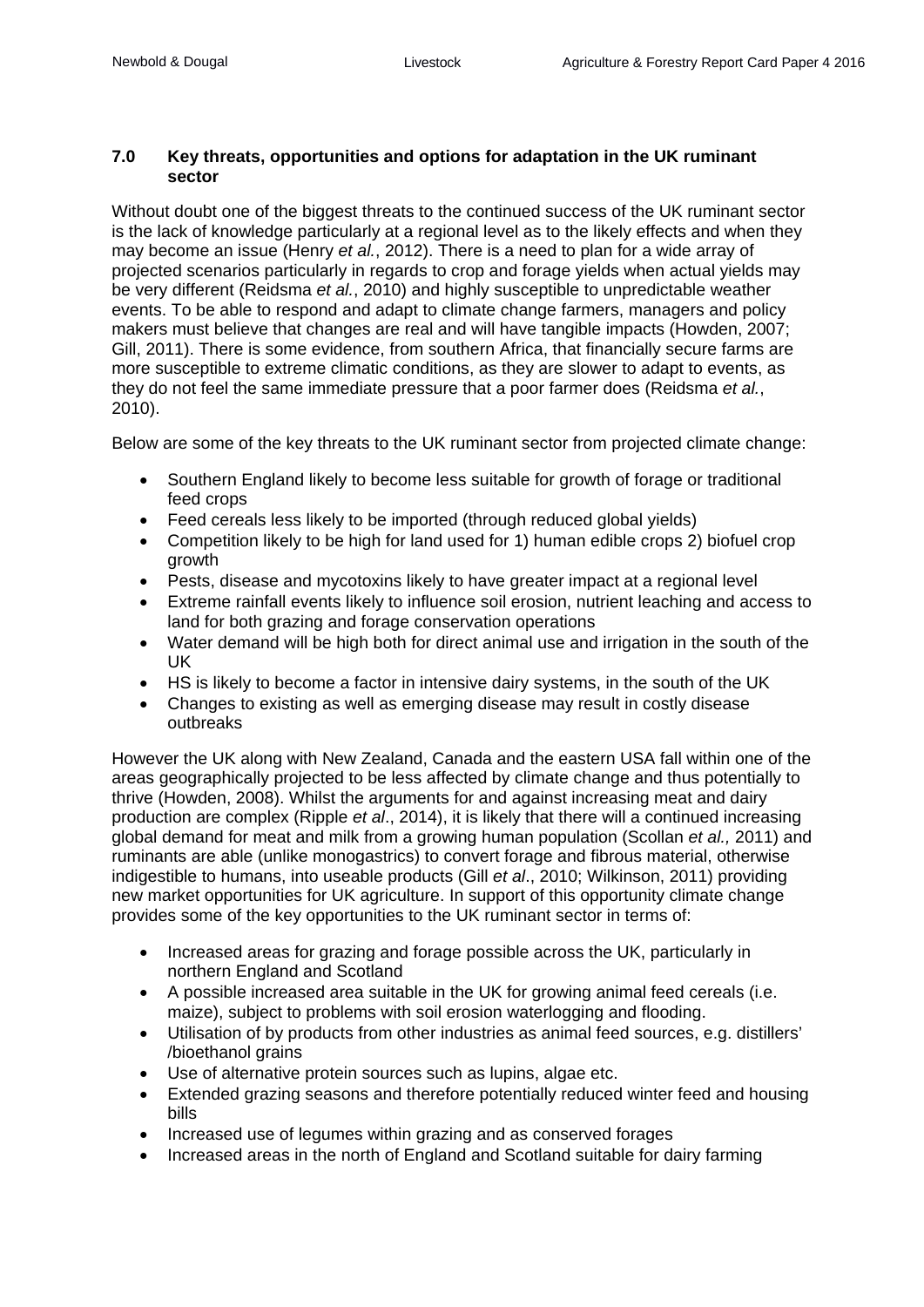## *7.1 Adaptation*

While changes to climate and consequent impacts to the UK ruminant sector are certain, both the nature and extent of possible adaptations needed in farming systems is at present unclear. Changes will be progressive over centuries and as such there is not a sudden need for adaptation, allowing time for planning and implementation. That said there must be consideration given to likely outcomes, as there is a pressing need for decision makers to implement policy to support necessary changes at a farm level (Reidsma *et al.*, 2010; Howden, 2008). Successful adaptation will be dependent on the individual farm and regional economy and farmers' desire to change (Reidsma *et al.*, 2010; Gill, 2011). It is possible that extensive and expensive adaptations if employed now may not end up being worthwhile in the face of actual change. Time spent now ensuring that farms are more resilient and efficient under the current climate and occurrence of extreme weather events will surely help to partly future proof the sector (Bindi & Oleson, 2011).

Smit and Skinner (2002) suggested four main avenues for adaptation:

- 1. Farm production practices
- 2. Farm financial management
- 3. Technological developments
- 4. Governmental programmes and insurance

What are likely to be required ultimately are changes in management in terms of seasonal timing of farming activities and potentially change in geographical location to maximise gain and minimise loss due to climate change (Howden, 2008). Below are some suggestions of potential adaptations:

Cropping adaptations (Howden, 2007; Lawson *et al.*, 2009; Macleod *et al*., 2013; Kole *et al.,* 2015);

- 1. Crop/ forage varieties/species for increased thermal/drought tolerance
- 2. New forage varieties to increase water retention and reduce flood risk during extreme weather events through enhanced root development and soil water retention
- 3. Water management technologies to use water more efficiently and prevent negative effects from extreme precipitation and flooding, possible by increased use of managed riparian zones.
- 4. Changing crops/forages according to season and location
- 5. Sporadic fluctuations in animal feed costs are likely, therefore the use of home grown feed where practicable may minimise the impact on ruminant farmers, suggesting a move to mixed farming systems to spread risk

Livestock adaptations; (Finch *et al.*, 1984; Howden, 2007; Howden, 2008; Henry *et al.*, 2012)

- 1. Grazing management to maximise gains (timing, type of plant, rotation)
- 2. Breed of animal and selection of animals best suited to changing conditions, HS resiliance, disease resistance, alternate species (e.g. utilisation of goats for dairy that are more HS resistant than cows)
- 3. Nutritional management to maximise feed utilisation
- 4. Infrastructure changes to avoid HS in summer and to protect against wet conditions in winter
- 5. Disease surveillance and importation control

As suggested, sustainable practices, which maximise resource use efficiency and potential gains within agriculture, are going to be essential for resilience to climate change. The term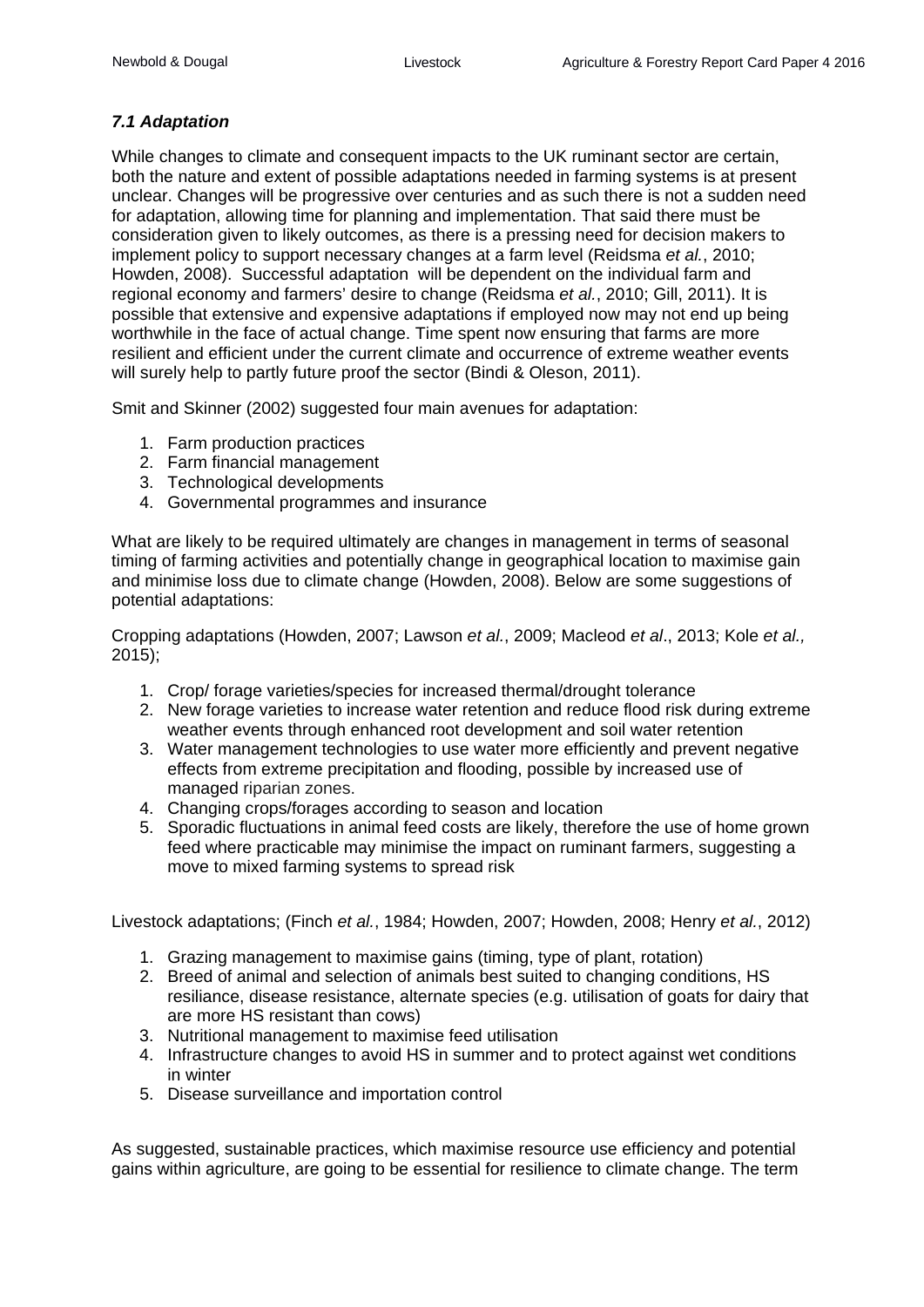'precision agriculture' relates to the use of technology and practices which allow site specific conditions to be monitored and consequently applications of fertiliser or pesticide (for example) to be used only when necessary (Tey & Brindal, 2012). Technologies currently include global positioning systems, remote sensors and variable rate applicators and allow remote collection of data which informs practice by the farmer/ farm manager (Tey & Brindal, 2012). New technology and understanding by stakeholders will assist in achieving maximum gains with minimum waste.

#### *7.2 Consequences for supply chains and primary processors*

There is increasing understanding amongst major retailers that they play an important role in reducing greenhouse gas emissions throughout their supply chains (Plambeck, 2012) and all major retailers now have corporate society responsibility policies (NFU, 2014). Major retailers through their supply chain have the potential to be major agents of social change through increased visibility of the carbon cost of different feedstuffs (Gadema & Oglethorpe, 2011) but also by requiring and supporting primary producers to implement specific policies to reduce greenhouse gas emissions (ASDA, 2011). At the same time climate change is a major concern throughout supply chains; increasing price volatility and potentially security and continuity of supply [\(Gledhill](http://www.pwc.com/gx/en/contacts/r/richard-gledhill.html) *et al.*, 2013). It is thus perhaps not surprising that there has been a move towards increased accountability along the supply chain in order to help identify areas in which mitigation and adaptation strategies might best be applied (Environment Agency, 2013).

#### *7.3 Impact on Economics*

Due to large uncertainty surrounding the timing, magnitude and location of actual impacts on UK agriculture, economic impacts are challenging to predict (Wreford *et al.*, 2015). Direct effects of increased temperature on livestock are perhaps the easiest to project due to temperature models identified as being more accurate. Thus estimates of the likely loss in national milk production and cost of reduced fertility due to heat stress by 2080 have been estimated at around 12 million kg/yr and £4 million per year respectively (under medium emissions scenario) (Knox *et al.*, 2012). Economic impacts of heat stress on livestock production are thought likely to be minor (Knox *et al.*, 2012). Part of the complexity in predicting economic impacts is the large effect that implementation of adaptation measures may have. Figures will alter dependent on what measures are implemented, how successful they are and will vary at a regional and farm level (Wreford *et al.*, 2015). Recent estimates by Wreford *et al.* (2015) suggest that by the end of this century, accounting for the cost of adaptation measures, there is a likely net present value (NPV) of £636-1,850 million benefit in terms of disease surveillance to combat emerging and exotic disease. Similarly a £0.82- 3,279 million benefit linked to infrastructure and shelter modifications for heat stress in livestock (although this figure does include non-ruminants). To predict economic impacts of climate change on ruminant agriculture in the UK more accurately, further information regarding mitigation and adaptation measures at a regional level must be obtained.

#### **8.0 Conclusion**

With projected global increases in temperature, alterations to precipitation and increased frequency of extreme weather events during the next century there are likely to be farreaching impacts on agriculture. In the UK, and in particular the ruminant sector, there are many climate factors that are likely to disrupt current activities or will require adaptations to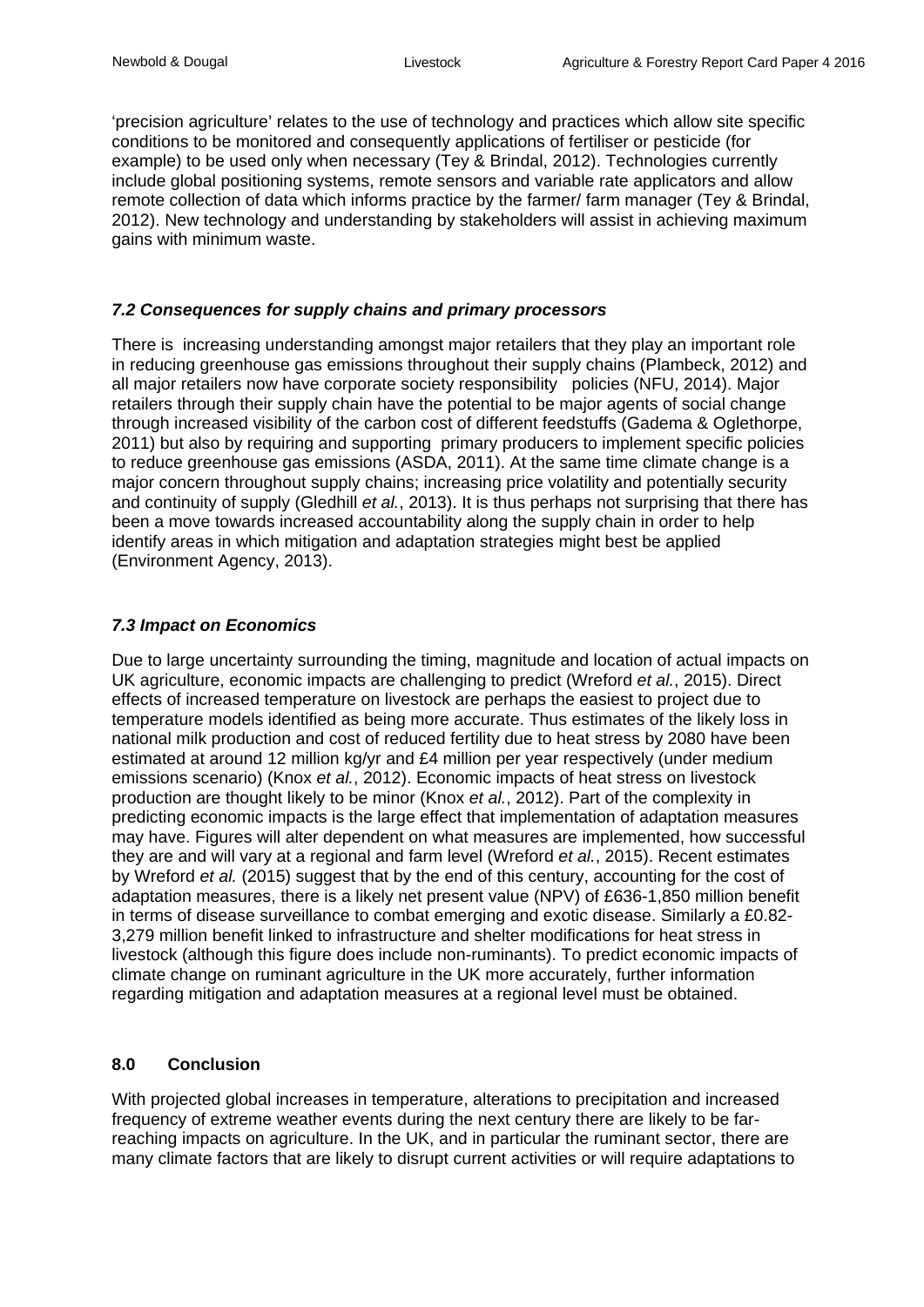be made to prevent loss of product and income. Impacts are likely to be highly variable according to region and socio-economic conditions.

The largest effects are likely to be indirect, through alterations to forage and crop production, thus causing difficulties in sourcing adequate traditionally used feed to meet production demands. There is a real need to develop home-grown protein and energy sources and develop alternate protein sources that will also be resilient against competition for land use for human edible crops or biofuel crop growth. Pests, disease and mycotoxins are likely to have an increasing influence on plant growth and animal feed production, but this impact will vary by geographical region. Direct effects likely on production animals are heat stress in the south of the UK, particularly in intensive and high production systems. On these farms infrastructure investment will be needed to counteract temperature effects. Damage to water logged areas , may mean that operations will have to be stopped (in affected areas throughout the UK) and new ones started in areas less susceptible to water logging. Changes to current endemic disease prevalence and spatial range are likely, as is the increase of emerging tropical disease especially vector transmitted ones. These disease impacts are likely to be region specific but may have a large financial impact across the UK.

In general impacts will be region specific with greater negative effects likely in the south. There are conversely likely to be some potential benefits with areas in the north becoming suitable to grow crops such as maize, whilst in the south, deeper rooting legumes and grasses may predominate to help counteract occasional drought periods. In the UK, extension of the grazing season is possible and some activities may become more productive than they are currently. There are likely to be a host of negative and positive impacts, of which the net balance is difficult to currently predict. What is certainly needed is better monitoring, data collection and targeted planning (Lennon, 2015) to try to pre-empt changes, inform policy and drive adaptation.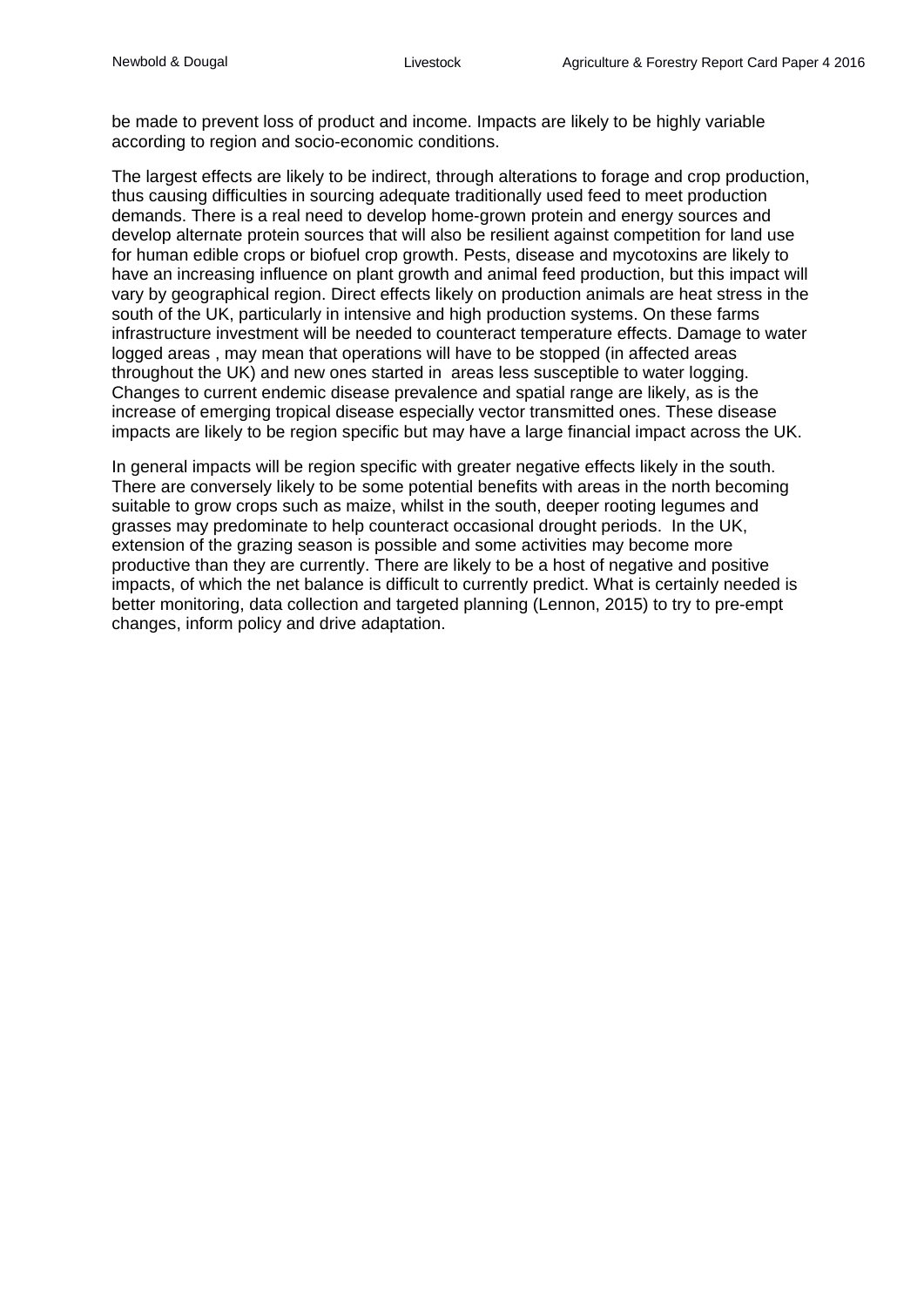#### **References**

ADAS (2009). *Crop protection priorities for grass and forage crops in light of proposed EU pesticide regulations and other changes*. [pdf] Cambridge, ADAS. Available at :< file:///C:/ Users/kid6/Downloads/pesticide%20availability%20on%20forage%20final%20report%20v2. pdf>. [Accessed 30 October 2015].

ADAS (2014). *Impact of 2014 Winter Floods on Agriculture in England*.[pdf] DEFRA. Available at :< https://www.gov.uk/government/uploads/system/uploads/attachment\_data /file/401235/RFI7086\_Flood\_Impacts\_Report\_\_2\_.pdf>[Accessed 30 October 2015].

Ainsworth, E.A., Leakey, A.D.B., Ort, D.R. & Long, S.P. (2008). FACE-ing the facts: inconsistencies and interdependence among field, chamber and modeling studies of elevated [CO2] impacts on crop yield and food supply. *New Phytologist* ,179, 5-9.

Alexandratos, N. & Bruinsma, J. (2012). *World agriculture towards 2030/2050: the 2012 revision*.[pdf] Rome: ESA working paper. Available at:< http://www.fao.org/fileadmin /templates/esa/Global\_persepctives/world\_ag\_2030\_50\_2012\_rev.pdf> [Accessed 06 October 2015].

Amundson J.L., Mader T.L., Rasby R.J.& Hu Q.S. (2006). Environmental effects on pregnancy rate in beef cattle. *Journal of Animal Science* ,84,3415-3420.

Anderson, P.K., Cunningham, A.A., Patel, N.G., Morales, F.J., Epstein, P.R.& Daszak, P. (2004). Emerging infectious diseases of plants: pathogen pollution, climate change and agrotechnology drivers. *Trends Ecology Evolution* ,19(10),535-544.

Archimede, H., Boval, M., Alexandre, G., Xande, A., Aumont, G., Poncet, C. (2011). Comparison of methane production between C3 and C4 grasses and legumes. *Animal Feed Science Technology*, 166-167, 59-64.

Arriaga, H., Salcedo, G., Martínez-Suller, L., Calsamiglia, S. & Merino, P. (2010). Effect of dietary crude protein modification on ammonia and nitrous oxide concentration on a tie-stall dairy barn floor. *Journal of Dairy Science*, 93,3158-3165.

ASDA,(2011). *Asda's sugar-rich grass to confront cow carbon conundrum* [press release] 12 October 2011. Available at:< http://your.asda.com/press-centre/asda-s-sugar-rich-grass-toconfront-cow-carbon-conundrum>[accessed 28 October 2015].

Baker, C. (2015). Dairy Industry in the UK: statistics.[pdf] Available from:< http:// researchbriefings.parliament.uk/ResearchBriefing/Summary/SN02721>[Accessed 30 November 2015].

Bates, P. (2008). Could exotic tick borne diseases of dogs and cats become endemic in the UK? Government Veterinary Journal, 18, 21-25.

Baylis, N. & Githeko, A.K. (2006). *T7.3:The Effects of Climate Change on Infectious Diseases of Animals. Foresight. Infectious Diseases: Preparing for the Future*.[pdf] Department of Trade and industry. Available at: <http://tna.europarchive.org/20100630 051843/http:/www.foresight.gov.uk/Infectious%20Diseases/t7\_3.pdf> [accessed 22 July 2015].

Bebber, D. P., Ramotowski, M. A. T., & Gurr, S. J. (2013). Crop pests and pathogens move polewards in a warming world. *Nature Climate Change*, 3, 985e988.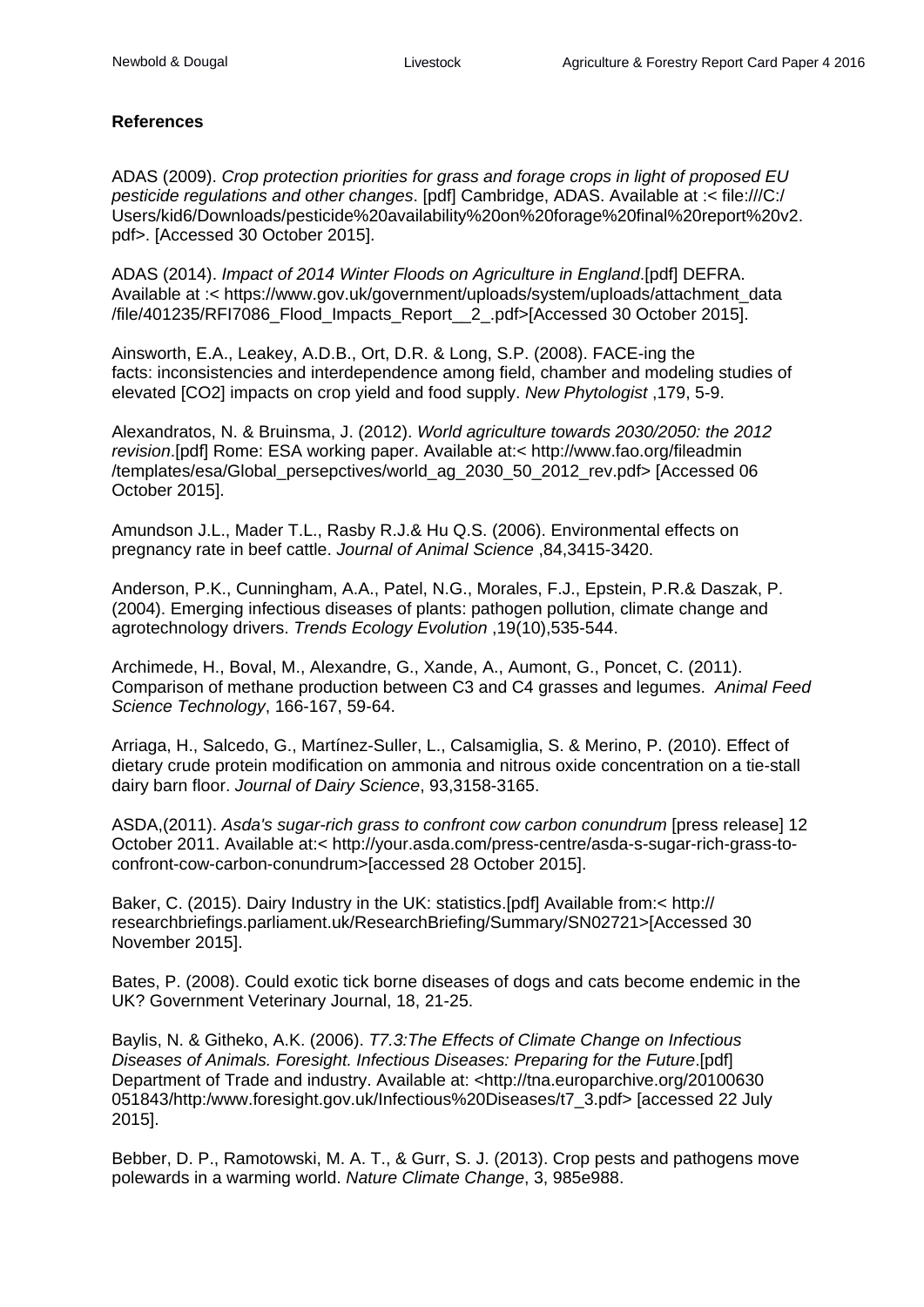Bennema, S. C., Vercruysse, J., Morgan, E., Stafford, K., Hoglund, J., Demeler, J., von Samson-Himmelstjerna, G. & Charlier, J. (2010). Epidemiology and risk factors for exposure to gastrointestinal nematodes in dairy herds in northwestern Europe. *Veterinary Parasitology*, 173, 247e254.

Bindi, M. & Oleson, J.E. (2011).The responses of agriculture in Europe to climate change. *Regional Environmental Change* ,11 (1),S151-S158.

Bisdorff, B., Wall, R., & Milnes, A., (2006). Prevalence and regional distribution of scab, lice and blowfly strike in Great Britain. *Veterinary Record*, 158,749-752.

Birkelo, C.P., Johnson, D.E. & Phetteplace, H.P. (1991). Maintenance requirements of beef cattle as affected by season on different planes of nutrition. *Journal of Animal Science*, 69,1214-1222.

Blaxter, K.L. & Clapperton, J.L. (1965). Prediction of the amount of methane produced by ruminants. *British Journal of Nutrition*, 19, 511-522.

Bouxin, A. (2013) Feed & Food Statistical Yearbook 2013.[pdf] FEFAC. Available at:< http://www.fefac.eu/files/57916.pdf>[Accessed 29 October 2015].

Brown, I.,Towers, W., Rivington, M. & Black, H.I.J. (2008). Influence of climate change on agricultural land-use potential: adapting and updating the land capability system for Scotland. *Climate Research*, 37, 43-57.

Brown, I., Poggio, L., Gimona, A. & Castellazzi, M. (2011) Climate change, drought risk and land capability for agriculture: implications for land use in Scotland. *Regional Environmental Change*, 11, 503-518.

Brown-Brandl, T.M., Nienaber, J.A., Eigenberg, R.A., Mader, T.L., Morrow, J.L. & Dailey, J.W. (2006). Comparison of heat tolerance of feedlot heifers of different breeds. *Livestock Science,* 105(1-3), 19-26.

Bryant, J.R., López-Villalobos, N., Pryce, J.E., Holmes, C.W. & Johnson, D.L. (2007). Quantifying the effect of thermal environment on production traits in three breeds of dairy cattle in New Zealand. *New Zealand Journal of Agricultural Research*, 50, 327-38.

British Society of Animal Science (2011). *Continuous housing of dairy cows*.[online] Penicuik:BSAS. Available at :< http://bsas.org.uk/animal\_briefs/continuous-housing-of-dairycows-2/< [accessed 17 July 2015].

Busby, D. & Loy, D. (1996). *Heat stress in feedlot cattle: producer survey results*. In: Beef Research Report, A.S Leaflet R1348. Iowa State University, Ames, IA.

Caminade, C. van Dijk, J., Baylis, M. & Williams, D. (2015). Modelling recent and future climatic suitability for fasciolosis in Europe. *Geospatial Health*, 9(2), 2015, 301-308.

Carter, T.R., Porter, J.H., & Parry, M.L. (1992). Some Implication for Climate Change for Agriculture in Europe. *Journal of Experimental Botany*, 43(253), 1159-1167.

Chase, L. E. (2006). Climate change impacts on dairy cattle .*Climate Change and Agriculture: Promoting Practical and Profitable Responses*, pp 111-17–23.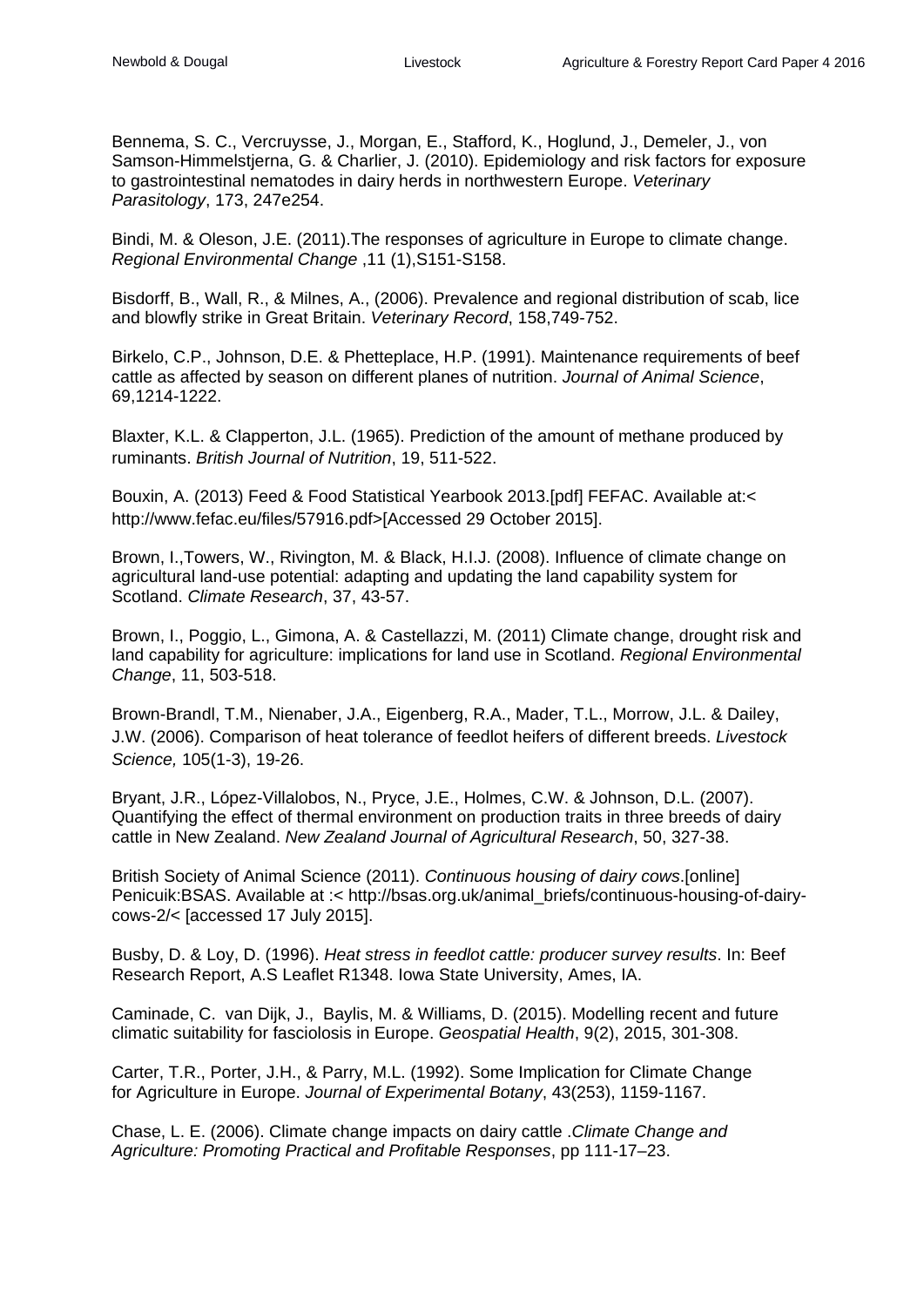Christopherson, R.J. & Kennedy, P.M. (1983). Effect of the thermal environment on digestion in ruminants. *Canadian Journal of Animal Science*, 63,477-496.

Ciais, P.H., Reichstein, M., Viovy, N., Granier, A., Ogée, J., Allard, V., Aubinet, M., Buchmann, N., Bernhofer ,C.H.R., Carrara, A., Chevallier, F., De Noblet, N., Friend, A.D., Friedlingstein, P., Grünwald, T., Heinesch, B., Keronen, P., Knohl, A., Krinner, G., Loustau, D., Manca, G., Matteucci, G., Miglietta, F., Ourcival, J.M., Papale, D., Pilegaard, K., Rambal, S., Seufert, G., Soussana, J.F., Sanz, M.J., Schulze, E.D., Vesala, T. & Valentini, R. (2005). Europe-wide reduction in primary productivity caused by the heat and drought in 2003. *Nature*, 437, 529-533.

Cloete, S.W.P., Muller, C.J.C. & Durand, A.(2000). The effects of shade and shearing date on the production of Merino sheep in the Swartland region of South Africa. *South African Journal of Animal Science*, 30,164-71.

Crane, T.A., Roncolib, C. & Hoogenboomb, G. (2011). Adaptation to climate change and climate variability: The importance of understanding agriculture as performance. *NJAS – Wageningen Journal of Life Sciences*, 57,179-185.

Cullen, B.R., Johnson, I.R., Eckard, R.J., Lodge, G.M., Walker, R.G., Rawnsley, R.P. & McCaskill, M.R. (2009). Climate change effects on pasture systems in south-eastern Australia. *Crop & Pasture Science*, 60, 933-942.

De Rensis, F., Garcia-Ispierto, I. & López-Gatius, F. (2015).Seasonal heat stress: Clinical implications and hormone treatments for the fertility of dairy cows. *Theriogenology*, In Press.1–8.

DEFRA (2008). *The Cattle Book*. [pdf] York: DEFRA. Available at:<https://gov.uk/government/publications/the-cattle-book-2008 > [accessed 22 July 2015].

Diaz, L.A., Komar, N., Visintin, A., Juri, M.J.D., Stein, M., Allende, R.l., Spinsanti, L., Konigheim, B., Aguilar, J., Laurito, M., Almiron, W. & contigiani, M*.* (2008). West Nile virus in birds, Argentina. *Emerging Infectious Diseases,* 14, 689-691.

Dikmen, S. & Hansen, P.J.(2009). Is the temperature-humidity index the best indicator of heat stress in lactating dairy cows in a subtropical environment? *Journal of Dairy Science,* 92,109-16.

Dunn, R.J.H., Mead, N.E., Willett, K.M. & Parker, D.E. (2014). Analysis of heat stress in UK dairy cattle and impact on milk yields. *Environmental Research Letters*, 9, 064006.

Dunne, S., Hanafin, J., Lynch, P., McGrath, R., Nishimura, E., Nolan, P., Ratnam, J.V., Semmler, T., Sweeney, C., Varghese, S. & Wang, S. (2009*). Ireland in a warmer world , Scientific predictions of the Irish climate in the Twenty-First Century*. [pdf] Community Climate Change Consortium for Ireland (C4I). Available at:<http://www.epa.ie/pubs /reports/research/climate/strivereport27.html#.VhKW8OxViko>[Accessed 18 July 2015].

EBLEX (2013). UK Yearbook 2013-Cattle.[pdf] EBLEX. Available at:< http://www.eblex .org.uk/wp/wp-content/uploads/2014/02/m\_uk\_yearbook13\_Cattle110713.pdf>[Accessed 28 October 2015].

Environment Agency, (2013). *Assessing and managing climate change risks in supply chains*.[pdf] Bristol: Environment Agency. Available at<http://webarchive.national archives.gov.uk/20140328084622/http://cdn.environment-agency.gov.uk/lit\_8917\_ dc87d8.pdf>[Accessed 29 October 2015].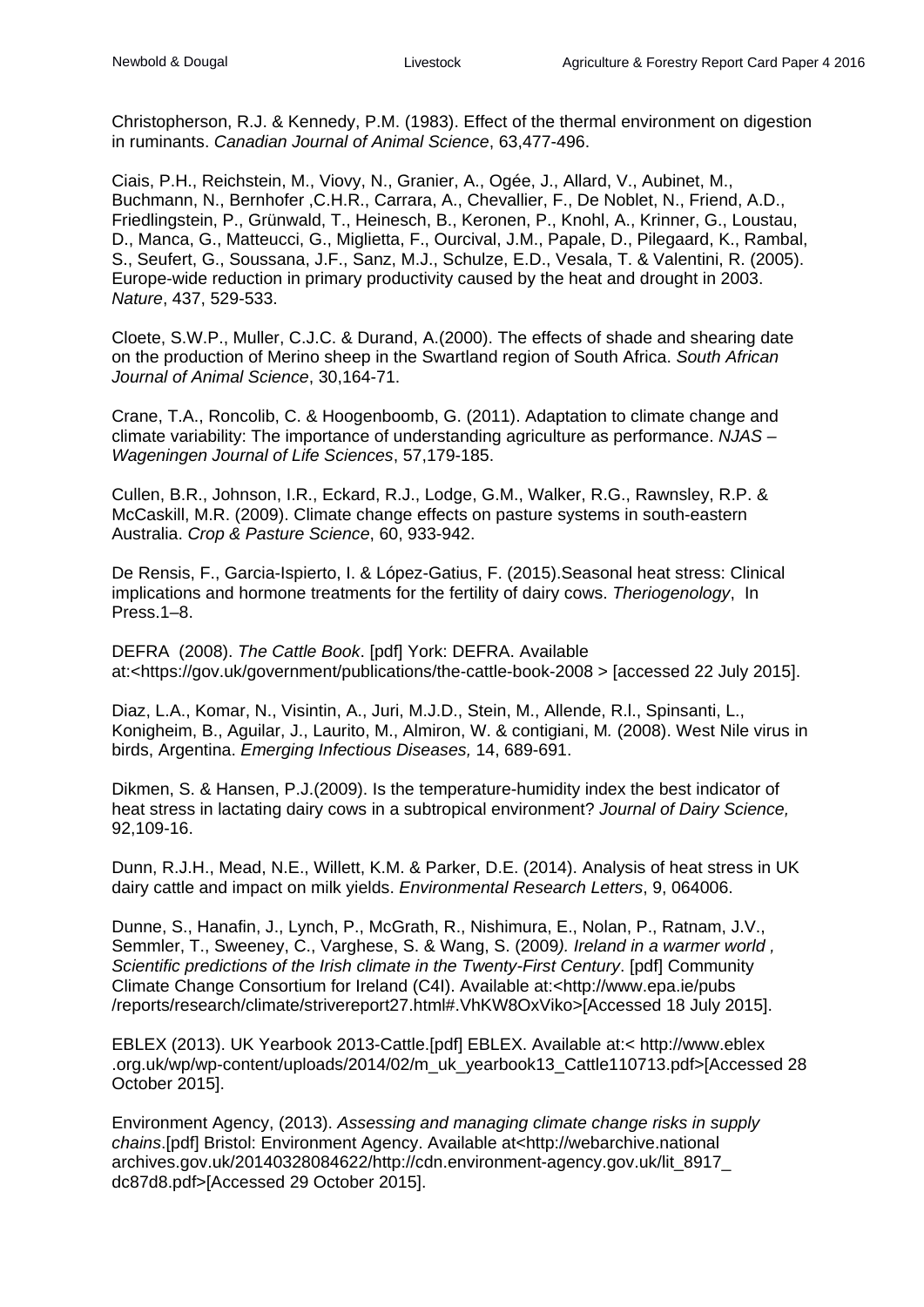Fabiosa, J.F., Beghin, J.C., Dong, F., Elobeid, A., Tokgoz, S. & Tun-Hsiang, Y. (2010). Land Allocation effects of the Global Ethanol Surge: Predictions from the International FAPRI Model. *Land Economics*, 86(4), 687-706.

Ferris, J. (1999). An analysis of the impact of ENSO (El Nino/Southern Oscillation) on global crop yields. *American Journal of Agricultural Economics,* 81,1309-1309.

Finch V.A., Bennett I.L. & Holmes C.R. (1984). Coat colour in cattle: effect on thermal balance, behaviour and growth, and relationship with coat types. *The Journal of Agricultural Science,* 102,141-147.

Fox, N.J., White, P.C.L., McClean, C.J., Marion, G., Evans, A. & Hutchings, M.R. (2011). Predicting Impacts of Climate Change on Fasciola hepatica Risk. PLoS ONE, 6(1), e16126.

Gadema, Z. & Oglethorpe, D. (2011). The use and usefulness of carbon labelling food: A policy perspective from a survey of UK supermarket shoppers. *Food Policy*, 36(6), 815-822. Gale, P., Drew, T., Phipps, L.P., David G. & Wooldridge, M. (2008). The effect of climate change on the occurrence and prevalence of livestock diseases in Great Britain: a review. *Journal of Applied Microbiology*, 106,1409-1423.

Gangwar, P.C., Branton, C. & Evans, D.L. (1965). Reproductive and physiological responses of Holstein heifers to controlled and natural climatic conditions. *Journal of Dairy Science*, 48,222-7.

Gaughan, J., Lacetera, N., Valtora, E., Khalifah, H.H., Hahn, L. & Mader, T. (2009). Response of domestic animals to climate challenges. In:K.L. Ebi, I. Burton & G.R. McGregor,ed. *Biometeorology for adaptation to climate variability and change*. Springer, Auckland, New Zealand. pp. 131–170.

Gaughan, J.B., Bonner, S., Loxton, I., Mader, T.L., Lisle, A. & Lawrence, R. (2010). Effect of shade on body temperature and performance of feedlot steers. *Journal of Animal Science*, 88, 4056-4067.

Gill, M., Smith, P. & Wilkinson, J.M. (2010). Mitigating climate change: the role of domestic livestock. *Animal*, 4,323-333.

Gill, T. (2011). *Are farmers ready for the challenge of climate change*. [pdf]Stapeley: The Environment Agency. Available at : >http://www.promar-international.com/\_userfiles/ publications/files/UK%20Agriculture%20and%20Farmer%20Attitudes%20to%20Climate%20 Change.pdf > [Accessed 03 July 2015].

Gledhill, R., Hamza-Goodacre, D. & Loe, P.T. (2013). Business-not-as-usual: Tackling the impact of climate change on supply chain risk. *Resilience*,[online] Available at<https://www .pwc.com/gx/en/governance-risk-compliance-consultingservices/resilience/publications/pdfs/ issue3/business\_not\_as\_usual.pdf >[Accessed 27October 2015].

Greenwood, K.L. & McKenzie, B.M. (2001). Grazing effects on soil physical properties and the consequences for pastures: a review. Australian journal of Experimental Agriculture, 41, 1231-1250.

Gregory, P.J., Johnson, S.N., Newton, A.C. & Ingram, J.S. (2009). Integrating Pests and Pathogens into the Climate Change/Food Security Debate. *Journal of Experimental Botany*, 60(10), 2827-2838.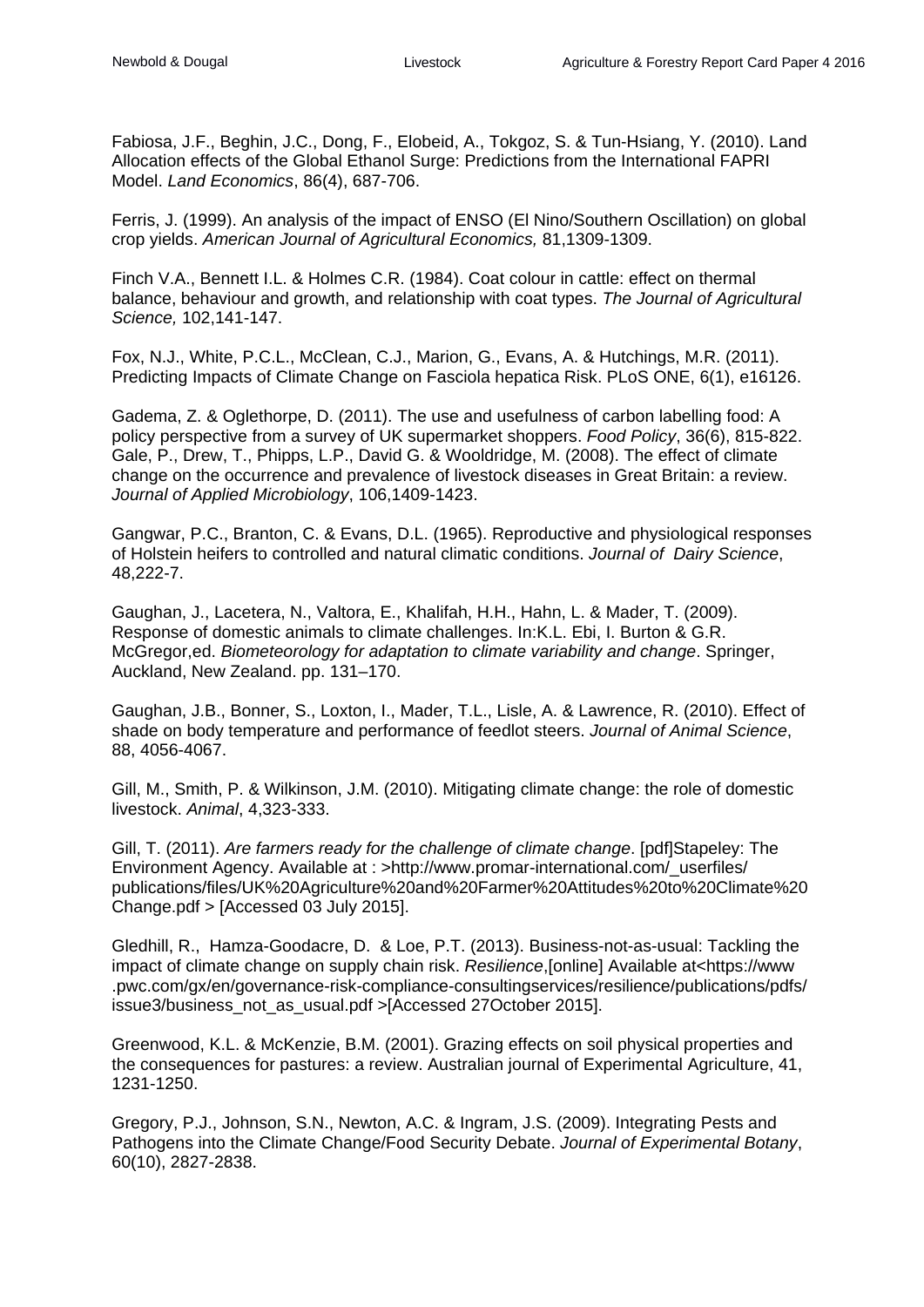Gregory, N.G. (2010). How climatic changes could affect meat quality. *Food Research International*, 43,1866-1873.

HCC (2014*). Little Book of Meat Facts; Compendium of Welsh Red Meat and Livestock Industry Statistics 2014*.[pdf]Wales: Hybu Cig Cymru. Available at:< http://hccmpw.org .uk/publications/farming\_and\_industry\_development/statistics/> [Accessed 18 July 2015].

Hegarty, M.J., Yadav, R.S., Lee, M.R., Armstead, I.P., Sanderson, R., Scollan, N.D., Powell, W. & Skøt, L. (2013). Genotyping by RAD sequencing enables mapping of fatty acid composition traits in perennial ryegrass (Lolium perenne (L.)). *Plant Biotechnology Journal*, 11(5),572-581.

Henry,B., Charmley,E., Eckard, R.,Gaughan, J.B. , & Hegarty,R. (2012). Livestock production in a changing climate: adaptation and mitigation research in Australia. *Crop & Pasture Science*, 63, 191-202.

Houmøller, M.S., Yahyaoui, A.H., Milus, E.A. & Justesen, A.F. (2008). Rapid global spread of two aggressive strains of a wheat rust fungus. *Molecular Ecology*, 17(17), 3818-3826.

Howden S.M., Hall W.B. & Bruget D. (1999). Heat stress and beef cattle in Australian rangelands: recent trends and climate change. In :People and Rangelands: Building the Future, *Proceedings of VI International Rangelands Congress*. Townsville, Queensland Australia. 19-23 July 1999. Townsville: The congress.

Howden, M.S., Soussana, J-F., Tubiello,F.N., Chhetri, N., Dunlop, M. & Meinke, H. (2007). Adapting agriculture to climate change. *Proceedings of the National Academy of Sciences*, 104(50), 19691-19696.

Howden, S. M., Crimp, S. J. & Stokes C. J. (2008). Climate change and Australian livestock systems: impacts, research and policy issues. *Australian Journal of Experimental Agriculture,* 48: 780-788.

Hungerford, L.L., Buhman, M.J., Dewell, R.D., Mader, T.L., Griffin, D., Smith, D.R. & Nienaber, J.A. (2000). Investigation of heat stress mortality in four midwest feedlots. In: *Proceedings of the 9th International Symposium on Veterinary Epidemiology and Economics.* Breckenridge, Colorado, USA. 6-11 August 2000. Nairobi, Kenya, International Society for Veterinary epidemiology and Economics.

IPCC (2007). *Climate Change 2007: Impacts, Adaptation and Vulnerability. Contribution of Working Group II to the Fourth Assessment Report of the Intergovernmental Panel on Climate Change,* M.L. Parry, O.F. Canziani, J.P. Palutikof, P.J. van der Linden & C.E. Hanson, Eds., Cambridge University Press, Cambridge, UK.

IPCC ( 2013). *Summary for Policymakers. In: Climate Change 2013: The Physical Science Basis. Contribution of Working Group I to the Fifth Assessment Report of the Intergovernmental Panel on Climate Change* [Stocker,T.F., D. Qin, G.-K. Plattner, M. Tignor, S.K. Allen, J. Boschung, A. Nauels, Y. Xia, V. Bex & P.M. Midgley (eds.)]. Cambridge University Press, Cambridge, United Kingdom and New York, NY, USA.

Jenkins, G. J., Murphy, J. M., Sexton, D. M. H., Lowe, J. A., Jones, P. & Kilsby, C. G. (2009). *UK Climate Projections: Briefing report.* [pdf] Exeter:Met Office Hadley Centre. Available at:< http://ukclimateprojections.metoffice.gov.uk/media.jsp?mediaid=87867& filetype=pdf>[Accessed 10 July 2015].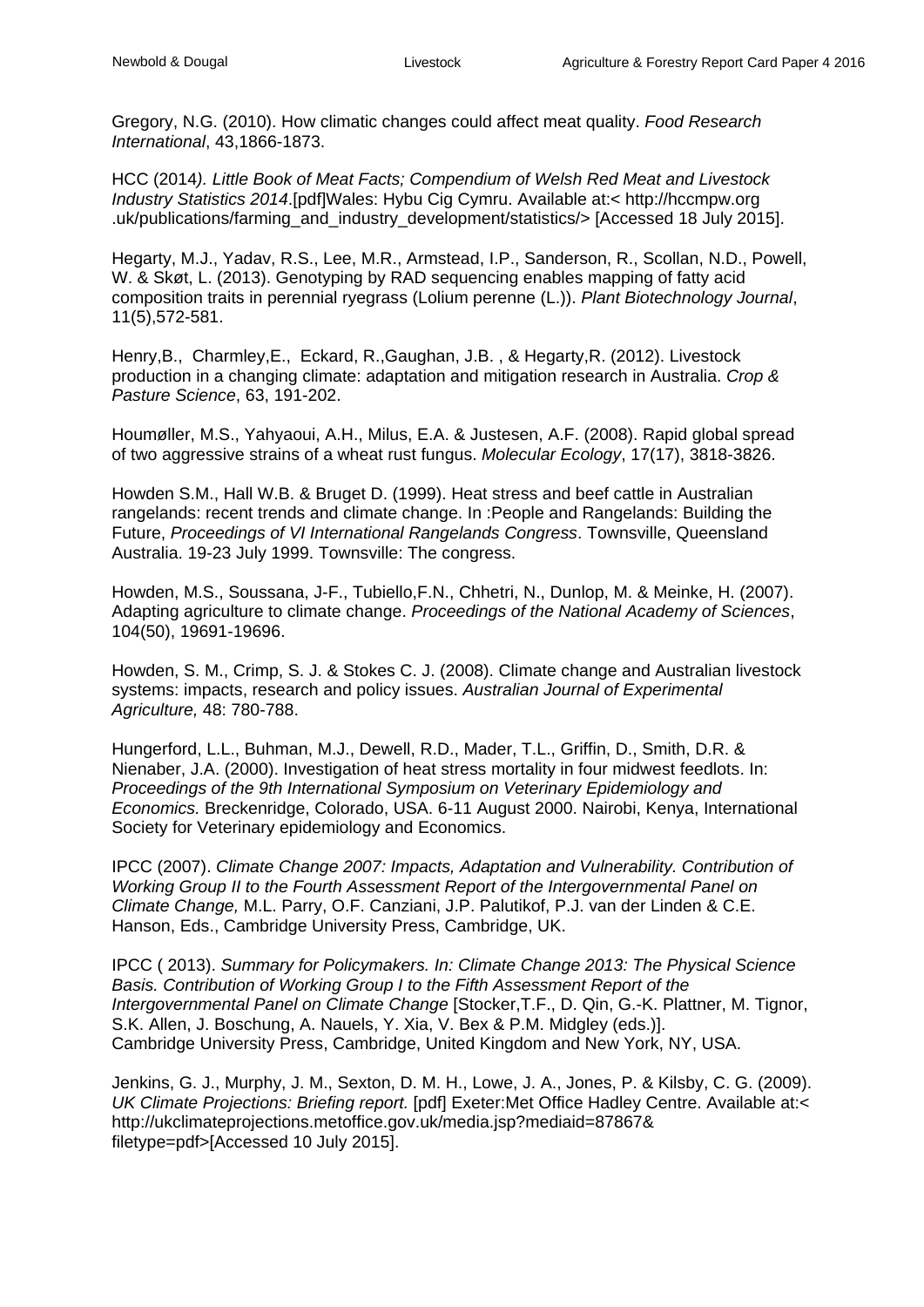Johnson, H. D., Ragsdale, A.C., Berry, I. L. & Shanklin, M. D. (1963). Environmental physiology and shelter engineering, with special reference to domestic animals: LXVI. Temperature humidity effects including influence of acclimation in feed and water consumption of Holstein cattle. *University of Missouri Agricultural Experiment Station Research Bulletin*,846, 66:43.

Kilpatrick, A.M., Kramer, L.D., Jones, M.J., Marra, P.P.& Daszak, P. (2006). West Nile Virus Epidemics in North America Are Driven by Shifts in Mosquito Feeding Behavior. *PLoS Biology,* 4(4), e82.

Kimball, B. A. (1983). Carbon dioxide and agricultural yield: An assemblage and analysis of 430 prior observations. *Agronomy Journal,* 75(5), 779-788.

Kluiters, G., Sugden, D., Guis, H., McIntyre, K.M., Labuschagne, K., Vilar, M.J. & Baylis, M. (2013). Modelling the spatial distribution of *Culicoides* biting midges at the local scale. *Journal of Applied Ecology*, 50, 232-242.

Knapp, J.R., Laur, G.L., Vadas, P.A., Weiss, W.P. & Tricarico, J.M. (2014). Invited review: Enteric methane in dairy cattle production: quantifying the opportunities and impact of reducing emissions. *Journal of Dairy Science*, 97(6), 3231-3261.

Knox J.W., Hurford, A., Hargreaves, L. & Wall, E. (2012). *Climate Change Risk Assessment for the Agriculture Sector.*[pdf] London:DEFRA. Available at:< http://www. defra.gov.uk/ environment/climate/government/ >[Accessed 20 July 2015].

Kole, C., Muthamilarasan, M., Henry, R., Edwards, D., Sharma, R., Abberton, M.T., Batley, J., Bentley, A., Blakeney, M., Bryant, J., Cai, H., Cakir, M., Cseke, L.J., Cockram, J., Oliveira, A.C., Pace, C.D., Dempewolf, H., Ellison, S., Gepts, P., Greenland, A.J., Hall, A., Hori, K., Hughes, S., Humphreys, M., Iorizzo, M., Ismail, A.M., Marshall, A., Mayes, S., Nguyen, H.T., Ogbonnaya, F.C., Ortiz, R., Paterson, A.H., Simon, P.W., Tohme, J., Toberosa, R., Valliyodan, B., Varshney, R.K., Wullschleger, S.D., Yano, M. & Prasad, M. (2015). Application of genomics-assisted breeding for generation of climate resilient crops: Progress and prospects. *Frontiers in Plant Science*, 10, 3389.

Kutz, S.J., Hoberg, E.P., Polley, L. & Jenkins, E.J. (2005). Global warming is changing the dynamics of Arctic host-parasite systems. *Proceedings of the Royal Society of London. Series B. Biological Sciences*,272, 2571-2576.

Landeg, F. (2007) Bluetongue outbreak in the UK. *Veterinary Record*, 161, 534.

Larcher, W. (1995). *Physiological Plant Ecology*. 3rd ed. Berlin, Germany, Springer Verlag.

Lawson, A.R., Greenwood, K.L. & Kelly, K.B. (2009). Irrigation water productivity of wintergrowing annuals is higher than perennial forages in northern Victoria. *Crop & Pasture Science,* 60,407-419.

Leblond, A., Pradier, S., Pitel, P.H., Fortier, G., Boireau, P., Chadoeuf, J. & Sabatier, P. (2005). An epidemiological survey of equine anaplasmosis (Anaplasma phagocytophilum) in southern France. *Revue Scientifique et Technique (Office International des Epizooties*, 24, 906.

Lennon, J.L. (2015). Potential impacts of climate change on agriculture and food safety within the island of Ireland.*Trends in Food Science & Technology*, 44 :1e10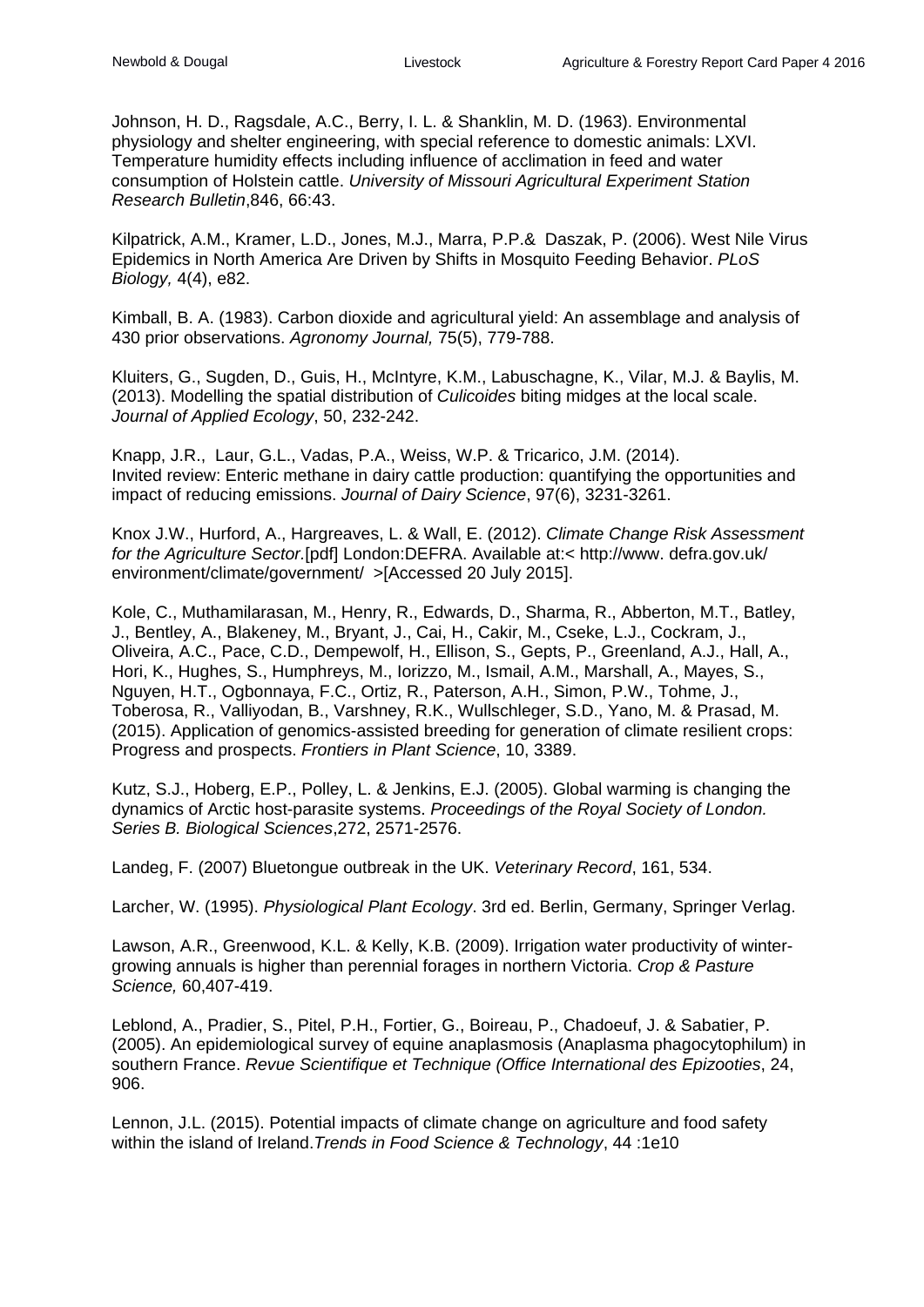Lobell, D. B., Banziger, M., Magorokosho, C.,& Vivek, B. (2011). Nonlinear heat effects on African maize as evidenced by historical yield trials. *Nature Climate Change,* 1,42-45.

López Armengol, M.F. Sabino, G.A, Forquera, J.C. de la Casa, A. & Aisen, E.G. (2015). Sperm head ellipticity as a heat stress indicator in Australian Merino rams (Ovis aries) in Northern Patagonia, Argentina. *Theriogenology*, 83,553-559.

López-Gatius, F.(2003). Is fertility declining in dairy cattle? A retro- spective study in northeastern Spain. *Theriogenology,* 60, 89-99.

López-Gatius, F., Santolaria, P., Yániz, J.L., Garbayo, J.M. & Hunter, R.H.(2004). Timing of early foetal loss for single and twin pregnancies in dairy cattle. *Reproduction in Domestic Animals*, 39,429-33.

López-Gatius, F., López-Béjar, M., Fenech, M. & Hunter, R.H.(2005). Ovulation failure and double ovulation in dairy cattle: risk factors and effects. *Theriogenology*, 63,1298-307.

Lovatt, A., Moorby, J., Gallagher, J., Hayes, R., Pete, W. & Moorby, J.M. (2009). Benefits of Breeding Ryegrass with Elevated Levels of Water Soluble Carbohydrate. *In: Proceedings of 18th Meeting of the Eucarpia Fodder Crops and Amenity Grasses Section,* La Rochelle, France. 10-14 May 2009.

Lywood, W., & Pinkney, J. (2012) An outlook on EU biofuel production and its implication for the animal feed industry. In: Makkar, H.P.S., ed, 2012. *Biofuel co-products as livestock feed - Opportunities and challenges*, FAO, Rome. Chapter 2.

Macleod, C.J.A., Humphreys, M.W., Whalley, W.R., Turner, L., Binley, A., Watts, C.W., Skøt, L., Joynes, A., Hawkins, S., King, I.P., O'Donovan, S. & Haygarth, P.M. (2013). A novel grass hybrid to reduce flood generation in temperate regions. *Scientific Reports*, 3,1683.

Mader T.L. & Davis M.S. (2004). Effect of management strategies on reducing heat stress of feedlot cattle: feed and water intake*. Journal of Animal Science*, 82, 3077-3087.

Mader, T.L. (2003). Environmental stress in confined beef cattle. *Journal of Animal Science*, 81, 110-119.

Madgwick, J. W., West, J. S., White, R. P., Semenov, M. A., Townsend, J. A., Turner, J. A., & Fitt, B.D.L. (2011). Impacts of climate change on wheat anthesis and fusarium ear blight in the UK. *European Journal of Plant Pathology*, 130, 117e131.

Mandal, D.K., Rao, A.V.M.S., Singh, K. & Singh, S.P. (2002) Effects of macroclimatic factors on milk production in a Frieswal herd. *Indian Journal of Dairy Science*, 55(3), 166-170.

Marai, I.F.M., El-Darawany, A.A., Fadiel, A. & Abdel-Hafez, M.A.M. (2007). Physiological traits as affected by heat stress in sheep – a review. *Small Ruminant Research* ,71,1-12.

Marai, I.F.M., El-Darawanya, A.A., Fadiel, A. & Abdel-Hafezb, M.A.M. (2008). Reproductive performance traits as affected by heat stress and its alleviation in sheep. *Tropical and Subtropical Agroecosystems* ,8, 209-34.

Marley, C., Davies, D., Fisher, B., Fychan, R., Sanderson, R., Jones, R., & Abberton, M. (2008).Effects of incorporating yellow lupins into concentrate diets compared with soya on milk production and milk composition when offered to dairy cows .*In: Lupins for Health and Wealth, Proceedings of the 12th International Lupin Conference*. Fremantle, Western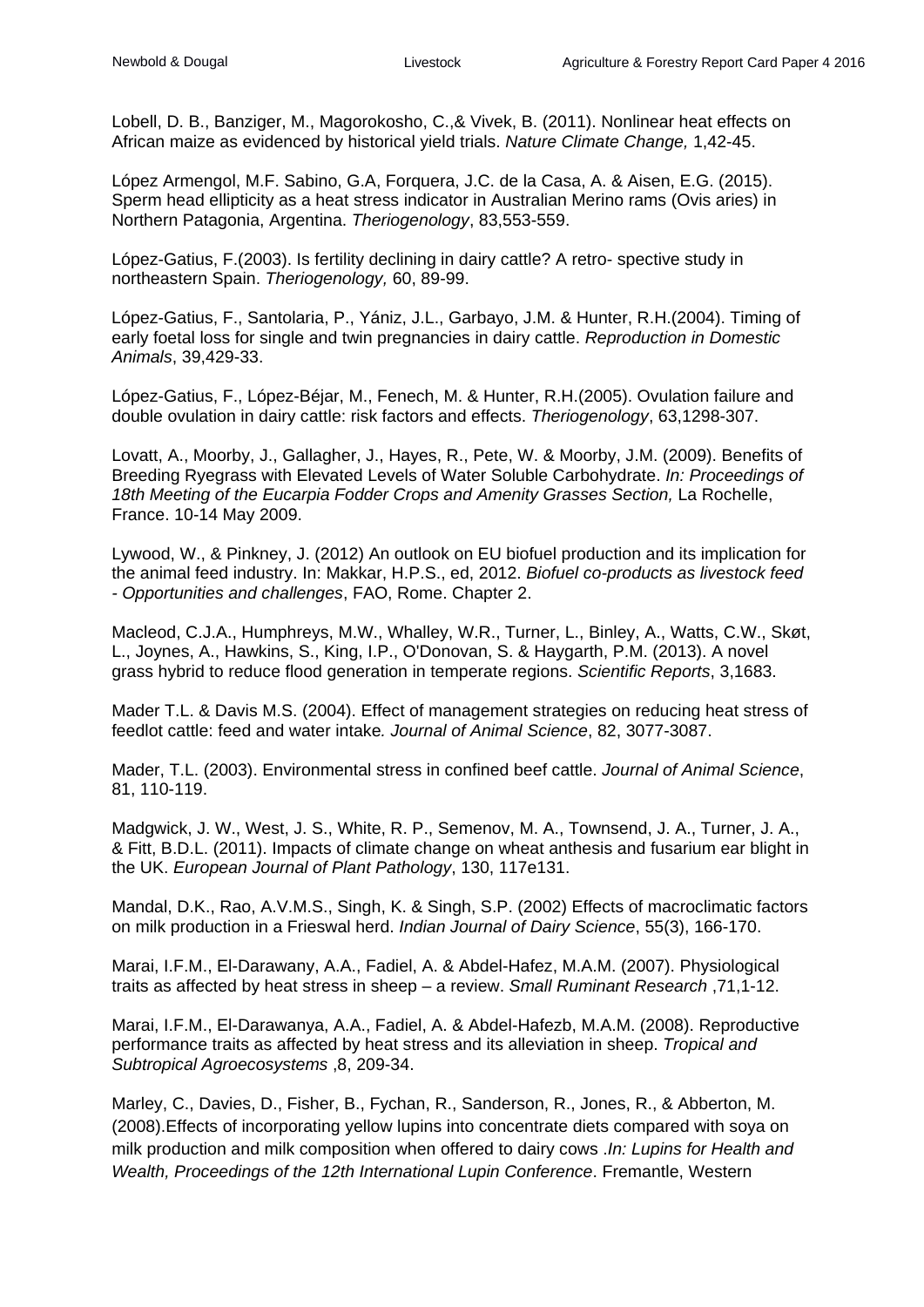Australia. 14-18 September 2008. International Lupin Association, Canterbury, New Zealand.

McGrath, J.M. 7 Lobell, D.B. (2013). Regional disparities in the CO2 fertilization effect and implications for crop yields. *Environmental Research Letters*, 8, 014054(9pp).

McKeon, G., Hall, W., Henry, B., Stone, G. & Watson, I.eds (2004). *Pasture degradation and recovery in Australia's rangelands: learning from history.* Brisbane: Queensland Department of Natural Resources, Mines and Energy.

Medlock J.M. & Leach, S.A. (2015). Effect of climate change on vector-borne disease risk in the UK . *The Lancet Infectious Diseases*, 15, 721-30.

Medlock, J.M., Avenell, D., Barrass, I. & Leach, S. (2006). Analysis of the potential for survival and seasonal activity of Aedes albopictus (Diptera: Culicidae) in the United Kingdom. *Journal of Vector Ecoogy,* 31, 292-304.

Meiswinkel, R., van Rijn, P., Leijs, P. & Goffredo, M. (2007). Potential new Culicoides vector of bluetongue in northern Europe. *Veterinary Record*, 161,564-565.

Mendelsohn, R. (2014). The Impact of Climate Change on Agriculture in Asia. *Journal of Integrative Agriculture,* 13(4), 660-665.

Morand-Fehr, P. & Doreau, M. (2001). Ingestion et digestion chez les ruminants soumis a` un stress a` la chaleur. *INRA Production Animales,* 14,15-27.

Nardone , A., Ronchi, B., Lacetera, N., Ranieri, M.S. & Bernabucci, U. (2010). Effects of climate changes on animal production and sustainability of livestock systems. *Livestock Science*, 130,57-69.

Newbold, C.J. (2010). *Ruminant Nutrition Regimes to Reduce methane & Nitrogen Emmissions. DEFRA Final Project Report*. [pdf] London:DEFRA. Available at:<http://randd.defra.gov.uk/Default.aspx?Menu=Menu&Module=More&Location=None&Co mpleted=0&ProjectID=14952>[Acessed 28 October 2015].

Newman, J. A. (2005). Climate change and the fate of cereal aphids in Southern Britain. *Global Change Biology*, 11, 940e944.

Newman, J. A. (2006). Using the output from global circulation models to predict changes in the distribution and abundance of cereal aphids in Canada: a mechanistic modeling approach.

*Global Change Biology,* 12, 1634e1642.

NFU (2013*).* Compete to Grow a vision and strategy for the British dairy industry.[pdf] NFU. Available at:< http://www.nfuonline.com/assets/12502>[Accessed 30 October 2015].

NFU (2014*). NFU Review of Grocery Retailer CSR Policies*.[pdf] NFU. Available at:<http://www.nfuonline.com/assets/1407>[Accessed 29 October 2015].

NRC (1981). *Effect of environment on nutrient requirements of domestic animals.* Washington DC: National Academy Press.

O'Mara, F.P. (2012). The role of grasslands in food security and climate change. *Annals of Botany*, 110(6), 1263-1270.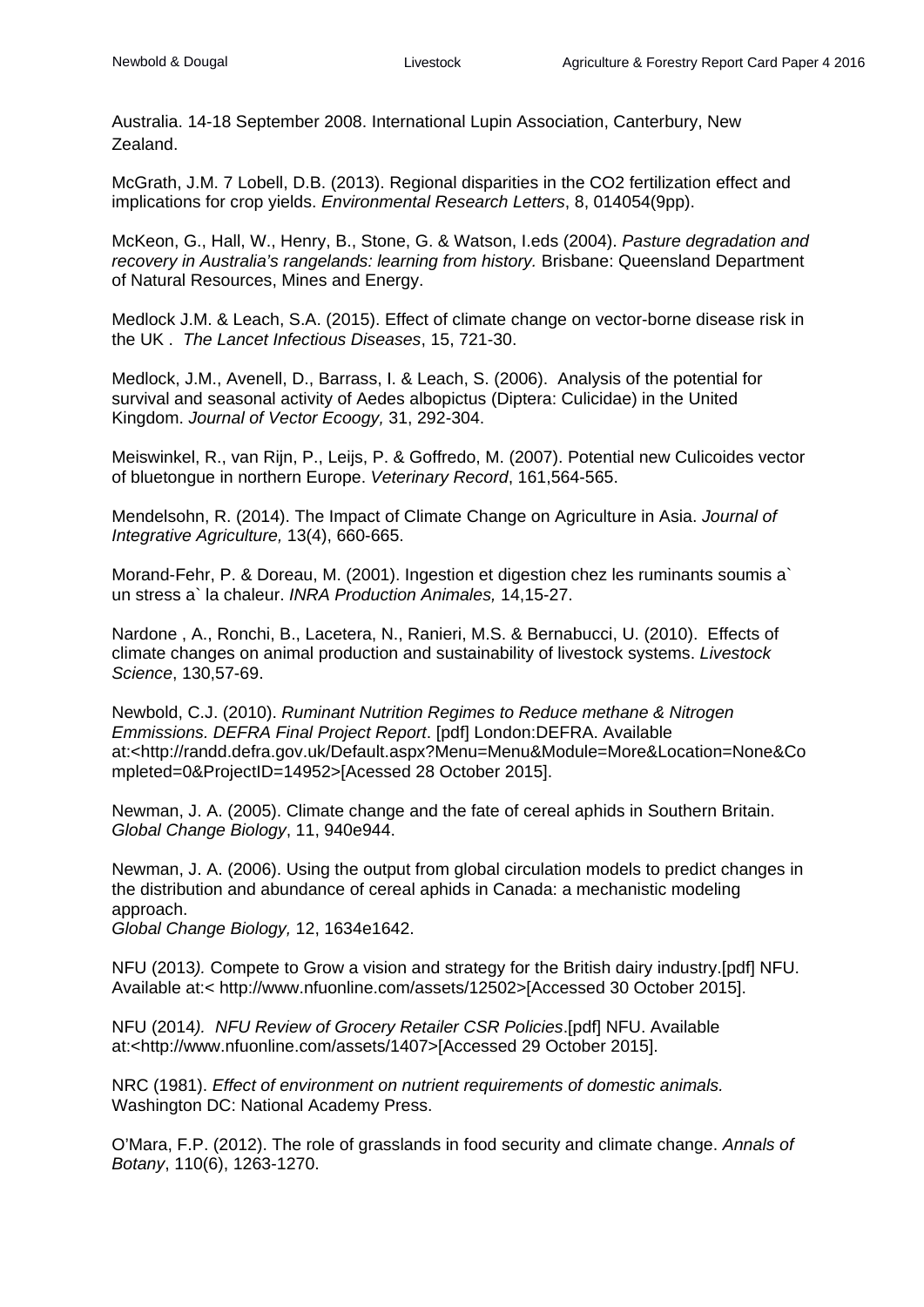Osborne, T., Rose, G. & Wheeler, T. (2013). Variation in the global-scale impacts of climate change on crop productivity due to climate model uncertainty and adaptation. *Agricultural and Forest Meteorology*, 170, 183-194.

Paterson, R. R. M., & Lima, N. (2011). Further mycotoxin effects from climate change. *Food Research International*, 44, 2555e2566.

Pautasso, M., Döring, T.F., Garbelotto, M., Pellis, L. & Jeger, M.J. (2012). Impacts of climate change on plant diseases—opinions and trends. *European Journal of Plant Pathology,* 133(1),295-313.

Peeters, A. (2004). *Wild and sown grasses. Profiles of a temperate species selection; ecology, biodiversity and use.* Oxford: Blackwell.

Piccione, G., Casella, S., Alberghina, D., Zumbo, A. & Pennisi, P. (2010). Impact of shearing on body weight and serum total proteins in ewes. *Spanish Journal of Agricultural Research*, 8, 342-6.

Plambeck, E.L. (2012). Reducing greenhouse gas emissions through operations and supply chain management. *Energy Economics*, 34(1), S64–S74.

Pörtner, H.O. & Knust, R. (2007). Climate change affects marine fish through the oxygen limitation of thermal tolerance. *Science*, 315, 95-97.

Ravagnolo, O., Misztal, I. and Hoogenboom, G. (2000) Genetic component of heat stress in dairy cattle, development of heat index function. *J. Dairy Sci.* 83: 2120–5.Roman-Ponce, H., Thatcher, W.W., Canton, D., Barron, D.H., Wilcox, C.J. (1978) Thermal stress effects on uterine blood flow in dairy cows. *Journal of Animal Science*, 46,175-80.

Rowlinson, P. (2008). Adapting livestock production systems to climate change – temperate zones. *The Proceedings of the Livestock and Global Climate Change Conference*. Hammamet,Tunisia. 17-20 May 2008.Cambridge University Press.

Reidsma, P., Ewert ,F., Lansinkc, A.O. & Leemans, R (2010).Adaptation to climate change and climate variability in European agriculture :The importance of farm level responses. *European Journal of Agronomy,* 32 ,91-102.

Renaudeau, D., Collin, A., Yahav, S., de Basilio, V., Gourdine, J. L. & Collier, R. J. (2012). Adaptation to hot climate and strategies to alleviate heat stress in livestock production. *Animal,* 6(5), 707-728 .

Ripple, W.J., Smith, P., Haberl, H., Montzka, S.A., McAlpine , C., & Boucher, D.H. (2014). Ruminants, climate change and climate policy. *Nature Climate Change*, 4, 2-5.

Rose, H. & Wall, R. (2010). Modelling the impact of climate change on spatial patterns of disease risk: Sheep blowfly strike by *Lucilia sericata* in Great Britain. *International Journal for Parasitology*, 41,739-746.

Roth, Z., Meidan, R., Braw-Tal, R. & Wolfenson, D.(2000). Immediate and delayed effect of heat stress on follicular developme.t and its association with plasma FSH and inhibin concentration in cows*. Journal of Reproduction and Fertility*, 120, 83-90.

Roth, Z., Meweidan, R., Shaham-Albalancy, A., Braw-Tal, R. & Wolfenson, D.(2001). Delayed effect of heat stress on steroid production in medium-size and preovulatory bovine follicles. *Reproduction*, 121,745-51.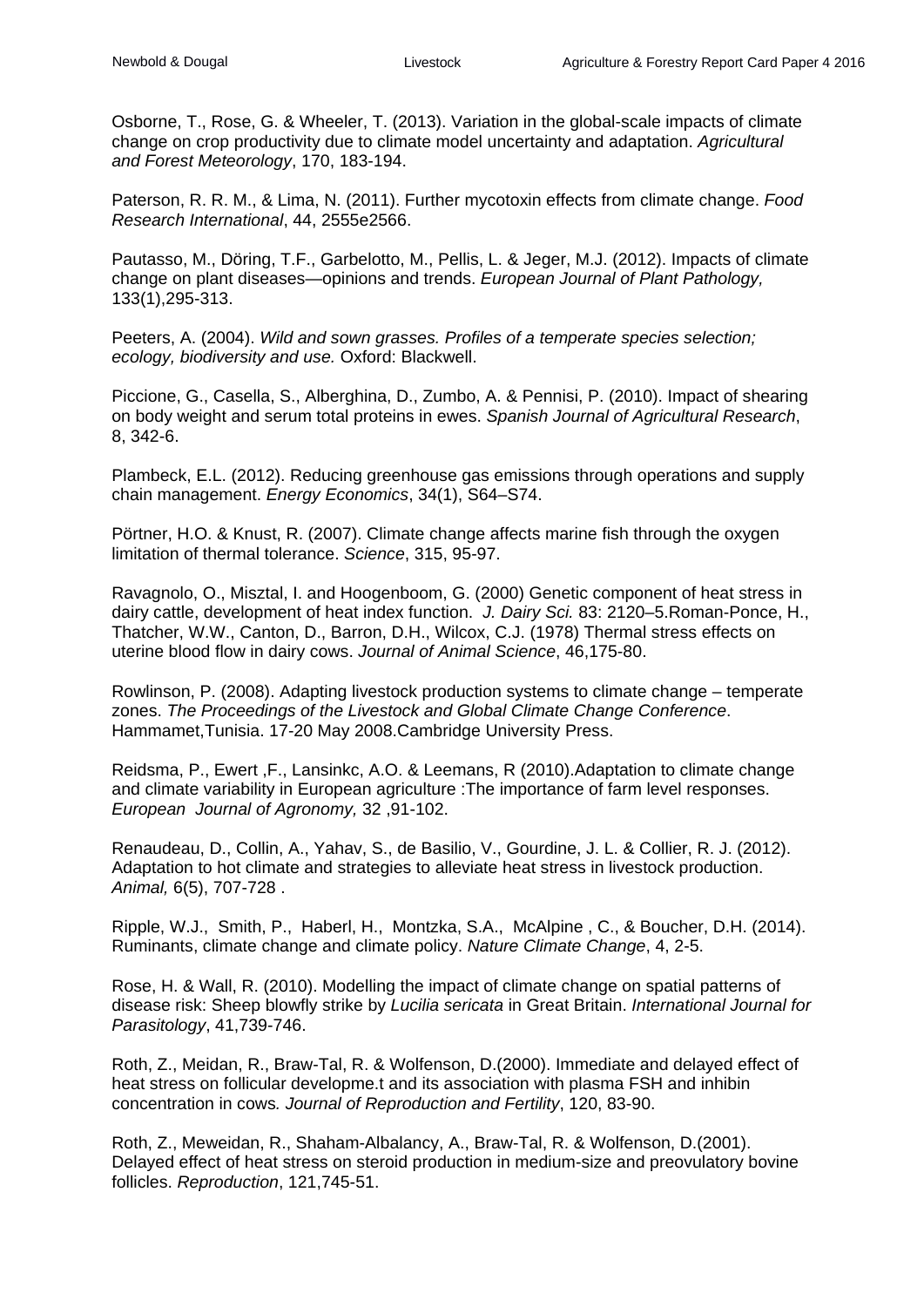Rotter,R. & van de Geijn, S.C. (1999). Climate change effects on plant growth, crop yield and livestock. *Climatic Change*, 43, 651-681.

Salinari, F., Giosue, S., Tubiello, F.N., Rettori, A., Rossi, V., Spanna, F., Rosenzweig, C. & Gullino, M.L. (2006). Downy mildew (Plasmopara viticola) epidemics on grapevine under climate change. *Global Change Biology,* 12(7), 1299-1307.

Schils, R.L., Eriksen, J., Ledgard, S.F., Vellinga, T.V., Kuikman, P.J., Luo, J., Petersen, S.O. & Velthof, G.L. (2013). Strategies to mitigate nitrous oxide emissions from herbivore production systems. *Animal*, 7, 29-40.

Schröter, D., Cramer, W., Leemans, R., Prentice, I.C., Araújo, M.B., Arnell, N.W., Bondeau, A., Bugmann, H., Carter, T.R., Gracia, C.A., Vega-Leinert, A.C.D.L., Erhard, M., Ewert, F., Glendining, M., House, J.I., Kankaanpää, S., Klein, R.J.T., Lavorel, S., Lindner, M., Metzger,M.J.,Meyer, J., Mitchell, T.D., Reginster, I., Rounsevell, M., Sabaté, S., Sitch, S., Smith, B., Smith, J., Smith, P., Sykes, M.T., Thonicke, K., Thuiller, W., Tuck, G., Zaehle, S. & Zierl, B., (2005). Ecosystem service supply and vulnerability to global change in Europe. *Science*, 310, 1333-1337

Scollan, N.D., Greenwood, P.L., Newbold, C.J., Yáñez, D.R., Shingfield, K.J. Wallace, R.J. & Hocquette, J.F. (2011). Future research priorities for animal production in a changing world .*Animal Production Science*, 51:1-5.

Scuce, P.J., Morgan, E.R., van Dijk, J. & Mitchell, M. (2013). Animal health aspects of adaptation to climate change: beating the heat and parasites in a warming Europe. *Animal*, 7(s2), 333-345.

Silanikovea,N. & Koluman,N. (2015). Impact of climate change on the dairy industry in temperate zones: Predications on the overall negative impact and on the positive role of dairy goats in adaptation to earth warming. *Small Ruminant Research,* 123,27-34.

Singh, K.B., Nauriyal, D.C., Oberoi, M.S. & Baxi, K.K. (1996). Studies on occurrence of clinical mastitis in relation to climatic factors. *Indian Journal Dairy Science*, 49(8), 534-536.

Singh, S.K., Meena, H.R., Kolekar, D.V. & Singh, Y.P. (2012). Climate Change Impacts on Livestock and Adaptation Strategies to Sustain Livestock Production. *Journal of Veterinary Advances*, 2(7), 407-412.

Smit, B. & Skinner, M. (2002). Adaptation options in agriculture to climate change: a typology. *Mitigation and Adaption Strategies for Global Change,*7, 85-114.

Steinfeld, H., Gerber, P., Wassener, T., Castel, V., Rosales, M. & de Haan, C. (2006). *Livestock's long shadow*. [pdf] Rome: FAO. Available at:< ftp://ftp.fao.org/docrep /fao/010/a0701e/a0701e00.pdf> [Accessed om 18 July 2015].

Stokes C.J. & Ash A.J. (2006) Impacts of climate change on marginal tropical animal production systems. In: P.C.D. Newton, R.A. Carran, G.R. Edwards, P.A. Niklaus, eds. 2006. *Agroecosystems in a changing climate.* London: CRC Press. pp. 323-328.

St-Pierre, N.R., Cobanov, B. & Schnitkey, G. (2003). Economic Losses from Heat Stress by US Livestock Industries. *Journal of Dairy Science*, 86,(E. Suppl.) E52–E77.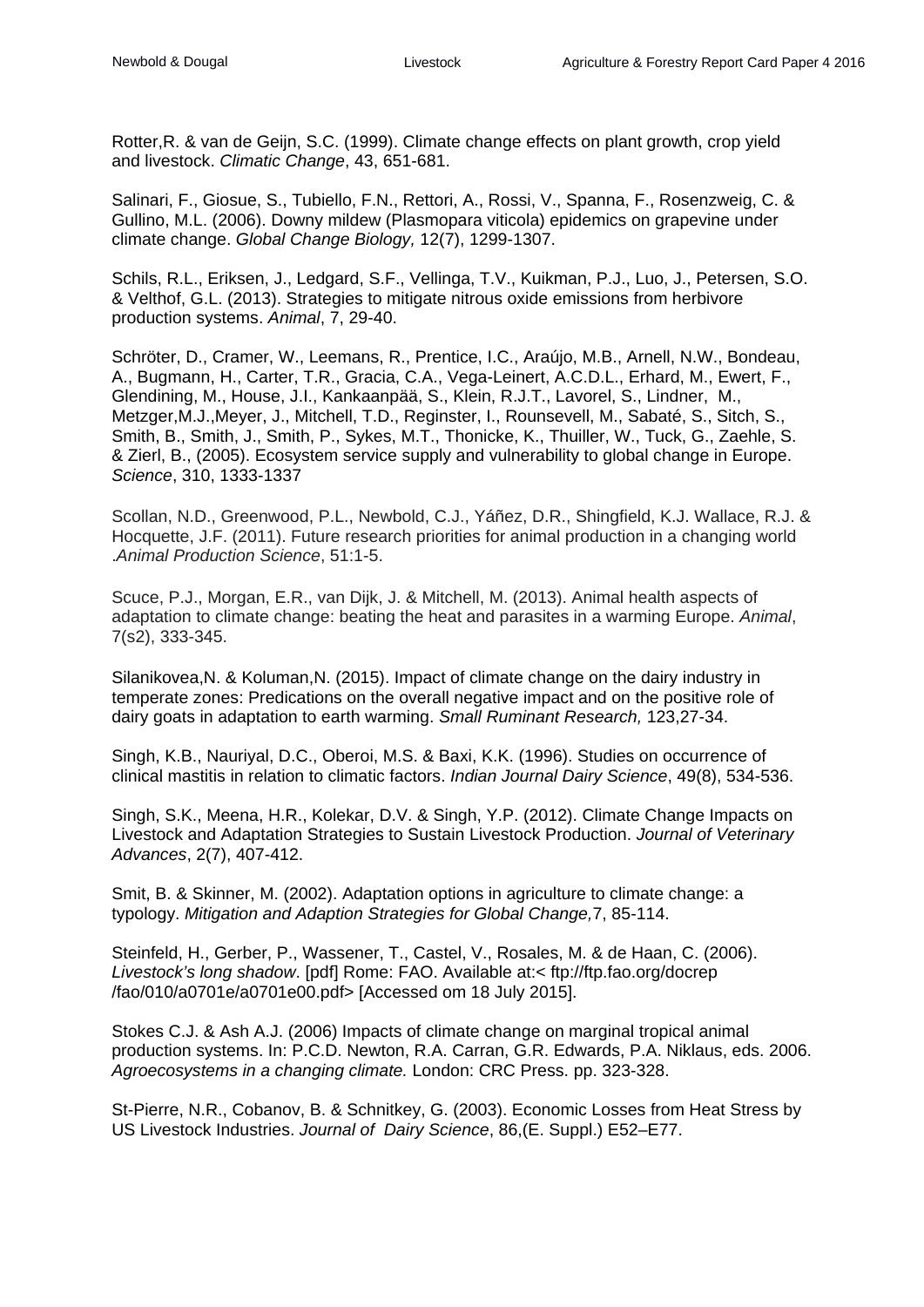Sutherst R.W. (2001). The vulnerability of animal and human health to parasites under global change. *International Journal for Parasitology,* 31, 933-948.

Tailor, S.P.& Nagda, R.K. (2005). Conception rate in buffaloes maintained under sub humid climate of Rajasthan. *Indian Journal of Dairy Science*, 58(1),69-70.

Taylor, M.A. (2012). Emerging parasitic diseases of sheep. *Veterinary Parisitology,* 198(1), 2-7.

Tey, Y.S. & Brindal, M. (2012). Factors influencing the adoption of precision agricultural technologies: a review for policy implications. *Precision Agriculture*, 13(6), 713-730.

Topp, C.F.E. & Doyle, C.J. (1996a). Simulating the Impact of Global Warming on Milk and Forage Production in Scotland: 1. The Effects on Dry-matter Yield of Grass and Grass-White Clover Swards. *Agricultural Systems*, 52(2/3), 213-242.

Topp, C.F.E. & Doyle, C.J. (1996b). Simulating the Impact of Global Warming on Milk and Forage Production in Scotland: 2. The Effects on Milk Yields and Grazing Management of Dairy Herds. *Agricultural Systems*, 52(2/3), 243-270.

Tubiello F.N., Soussana J-F. & Howden S.M. (2007). Crop and pasture response to climate change. *Proceedings of the National Academy of Sciences of the United States of America,* 104(50), 19686-19690.

Tubiello F.N., Rosenzweig C., Goldberg R.A., Jagtap S. & Jones J.W. (2002). Effects of climate change on US crop production: simulation results using two different GCM scenarios. Part I: Wheat, potato, maize, and citrus. *Climate Research*, 20,259-270.

Turnpenny, J.R., Parsons, D.J., Armstrong, A.C., Clark, J.A., Cooper, K. & Matthews, A.M. (2001). Integrated models of livestock systems for climate change studies. 2. Intensive systems. *Global Change Biology*, 7(2),163-170

Upadhayay, R.C. (2010). Annual milk production loss due to global warming. *Animal Physiology*..26 September 2010. National Dairy Research Institute (NDRI) Press Trust of India / New Delhi.

van der Dries, A. (2002*). The Art of Irrigation. The Development, Stagnation and Redesign of Farmer-managed Irrigation Systems in Northern Portugal*. Ph.D. Wageningen University, Wageningen. Available at:< http://edepot.wur.nl/121330>[Accessed 17 July 2015].

van der Fels-Klerx, H. J., Olesen, J. E., Madsenc, M. S., & Goedhartd, P. W. (2012). Climate change increases deoxynivalenol contamination of wheat in north-western Europe. *Food Additives & Contaminants Part A . Chemistry Analysis Control Exposure & Risk Assessment*. 29: 1593e1604.

van Dijk, J., Sargison, N. D., Kenyon, F., & Skuce, P. J. (2010). Climate change and infectious disease: helminthological challenges to farmed ruminants in temperate regions. *Animal*, 4(3),377-392.

Vargus-Amelin, E. & Pundado, P. (2014). The challenge of climate change in Spain: Water resources, agriculture and land. *Journal of Hydrology*, 518,243-249.

Waldenstrom, J., Lundkvist, A ., Falk, K.I., Garpmo, U., Bergstrom, S., Lindegren, G., Sjostedt, A., Mejlon, H., Fransson, T., Haemig, P.D. & Olsen, B.(2007). Migrating birds and tickborne encephalitis virus. *Emerging Infectious Diseases,* 1, 1215-1218.